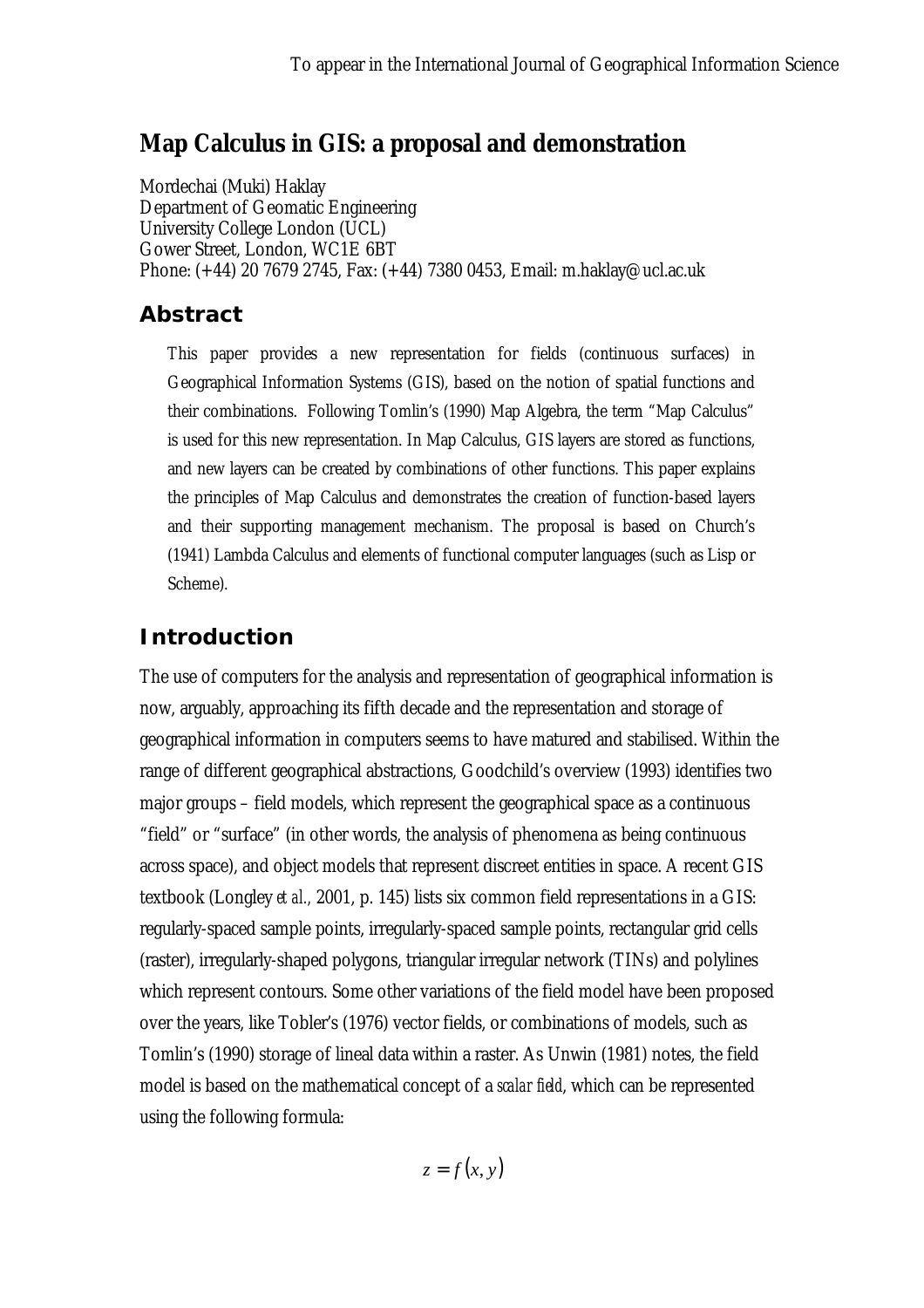in which for every location, denoted by the co-ordinates *x* and *y*, there is a function *f* that yields the value *z*. The function *f* is a mathematical function which operates on different locations; it can also be termed a "spatial function". The extension of this form to a higher dimension is possible with the general form of:

 $z = f (location)$ 

where location describes a set of co-ordinates.

There are two main classes of functional descriptions of geographical phenomena: piecewise and global. *Piecewise* functions are defined over sub-domains, which are constructed through a tessellation of the field. A good example for this is Triangular Irregular Network (TIN), where a set of linear functions describe the shape of the area. Piecewise functions are characterised by a set of constraints and limitations on the function's continuity at sub-domain boundaries. *Global* functions are defined in the same way across the domain. The Euclidean distance function from a point or the Inverse Distance Weighting (IDW) function are examples for global functions. The same function is used for every location in space.

In recent years, there has been new interest in radically different approaches to the representation of fields in GIS. While the foundations of these approaches can be traced to the 1970s and earlier, the capabilities of current computers and software enable their implementation. For example, Wood (1998) and Rana and Morley (2002) have made advances in the consideration of surface networks to represent topography based on concepts suggested by Pfaltz (1976); Cheng and Molenaar (1999) explored the representation of fuzzy objects in a GIS, linking their work to Burrough (1989); while Frank (1999) has suggested the development of algebra to analytically manipulate geographical objects, an approach that is somewhat similar to the one suggested in the ROSE algebra (Guting & Schneider, 1995). Such approaches and suggestions for geographical representations may deal with a specific domain of geographical objects, for example the relationship between surface networks and topography, or deal with the more general representational issues, as in the case of the ROSE algebra, and the representation of fuzzy objects. On a more theoretical level, Miller and Wentz (2003) made the explicit link between representational frameworks and their use in GIS and spatial analysis. In other disciplines that deal with solutions to partial differential equations (such as oceanography or atmospheric science), fields are represented using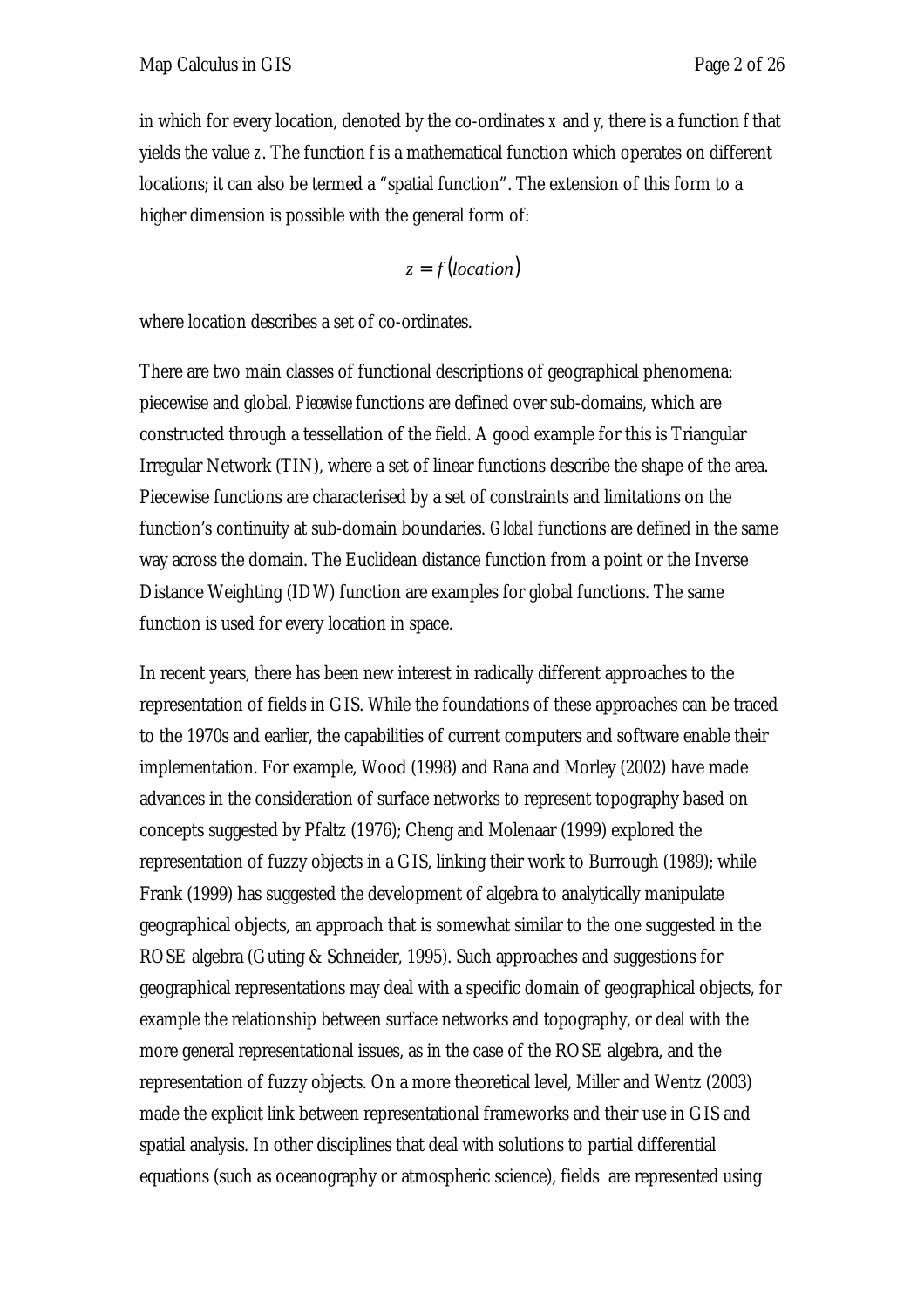piecewise polynomial functions over triangular and quadrilateral partitions while in computer graphic applications and, especially for applications of rendering algorithms, there is a wide use of splines to represent fields.

Many applications of GIS utilise field models, but it is in the area of spatial analysis that the similarity between the surface model and a well-defined mathematical function is the clearest. This is due to the nature of spatial analysis where the user explores the formal, quantitative structure of geographical problems (Longley & Batty, 1996). Furthermore, within socio-economic research, it is the need to translate data from one set of areal units to another that provides the motivation to explore different types of surfaces (Martin, 1996). As Thurstain-Goodwin (2003) demonstrated, data surfaces are valuable policy tools when they are used to depict socio-economic data sets.

This paper describes a new way to store surface information, by using function-based layers in a GIS. A function-based layer is defined by its mathematical and spatial function and a number of bounded variables, while the system takes care of representing and manipulating it in a way that is transparent to the user. Unlike current representations, the GIS stores the function itself and not spatial objects which contain the *z* value in the formula above. Such an approach existed in computer models in meteorology for many years (Goodman, 1985) and is being used in some global climate models, but was not adopted in GIS and spatial analysis. The main strength of the new representation is the ability to treat each analytical layer in its symbolic form, thus making it possible to manipulate layers (maps) through calculations of functions, and manipulates GIS layers in a formulaic form. This can increase the range of the GIS analytical toolbox and open up new directions in spatial analysis research. Following Tomlin's (1990) Map Algebra, the term Map Calculus is used here to describe the application of function-based layers in a GIS. In essence, Map Calculus is an alternative to the current practice of using raster layers to represent surfaces. By using Map Calculus and taking advantage of the capabilities of existing and emerging computing environments, some of the problems that are associated with the raster-based approach are eliminated: there is no need to select a specific cell resolution or to consider the storage of large raster layers.

The paper is divided into four parts. First, Map Calculus is explained in detail. Second, the computational considerations and theoretical concepts that are material to this approach are described. Third, a simple implementation of Map Calculus in a modern desktop GIS is presented. Fourth, the proposed approach is compared to the current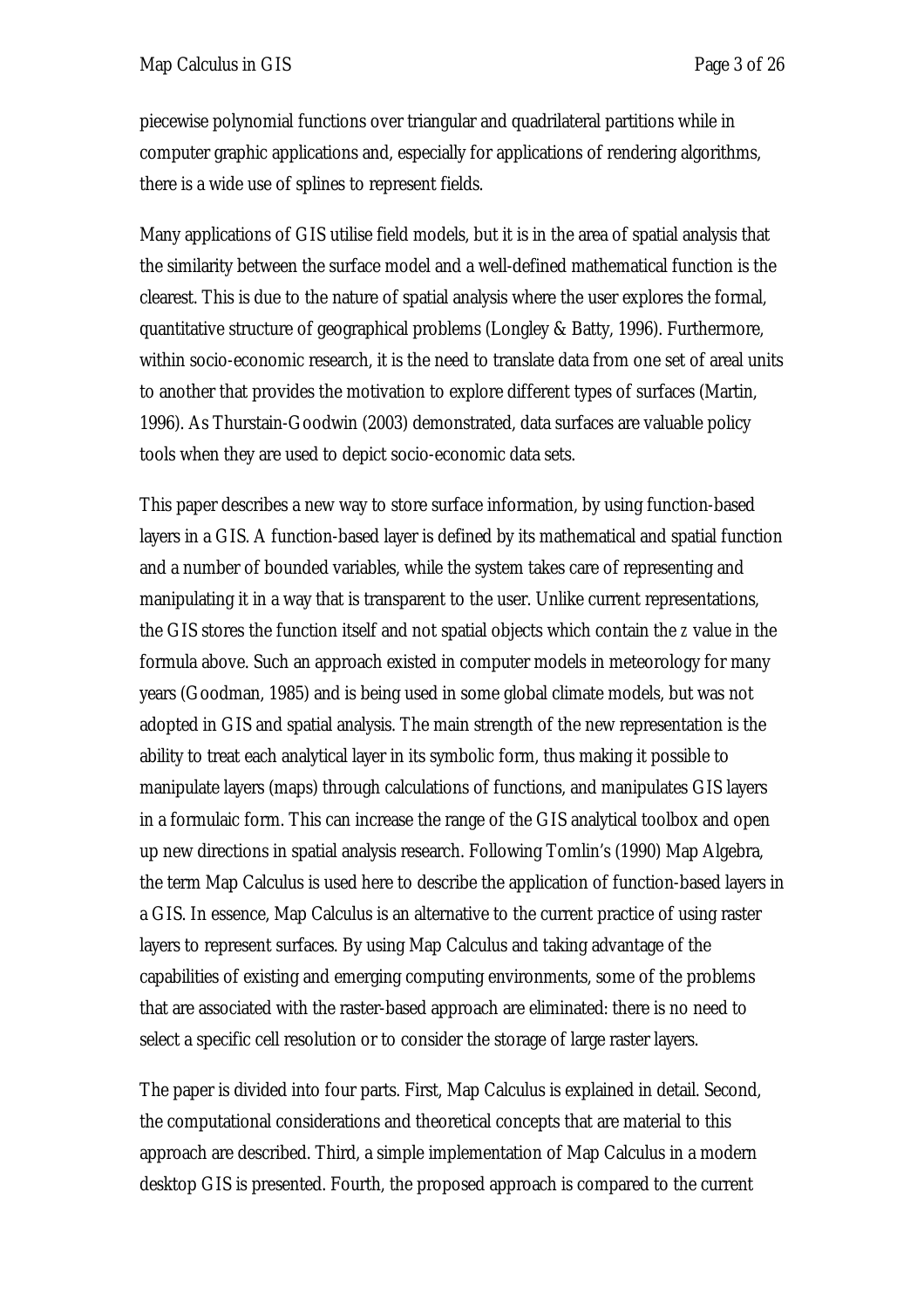practice of using raster layers to simulate surfaces. The paper is completed by drawing conclusions and pointing to future research directions.

Throughout this paper, the term "Map Calculus-enabled GIS" is used to describe a GIS that has been enhanced with the required procedures and data structures to handle function-based layers. This paper envisages Map Calculus capabilities as being an extension to raster and vector-based representations and, while a GIS that is based on Map Calculus is theoretically possible, the discussion in this paper will focus on a hybrid implementation where function-based layers extend the vector and raster capabilities of a common GIS.

## *Map Calculus in a GIS*

 $\overline{a}$ 

A GIS that can handle Map Calculus is somewhat equivalent to mathematical or statistical software suites (such as Matlab™ or SAS™). Such a system should have the capabilities to store and calculate functions in real time, while storing information about these functions (such as variable values) in a form that facilitates fast and efficient computation. As previously mentioned, function-based layers are especially suited as an alternative to the representation of continuous surfaces, which are based on global functions, as raster layers. To understand how function-based layers works, it is best to look at three examples – first, a simple distance function; second, a spatial interpolation based on IDW, and finally a Digital Elevation Model (DEM).

A distance function from a given location (A) with the co-ordinates  $(x_A, y_A)$  is currently represented in GIS packages as a raster layer with an arbitrary resolution, where each cell is assigned a value that represents the distance from the centre of the pixel to *A*. In a function-based layer, this can be represented by a single formula – naturally, the formula for the Euclidian distance for any given location of *B* from *A1* :

*ThisFarA* = 
$$
\sqrt{(x_B - x_A)^2 + (y_B - y_A)^2}
$$

<sup>1</sup> ThisFar is taken directly from Tomlin (1990) and while Tomlin discusses the layer as the product of ThisFar operation, here the function itself is stored.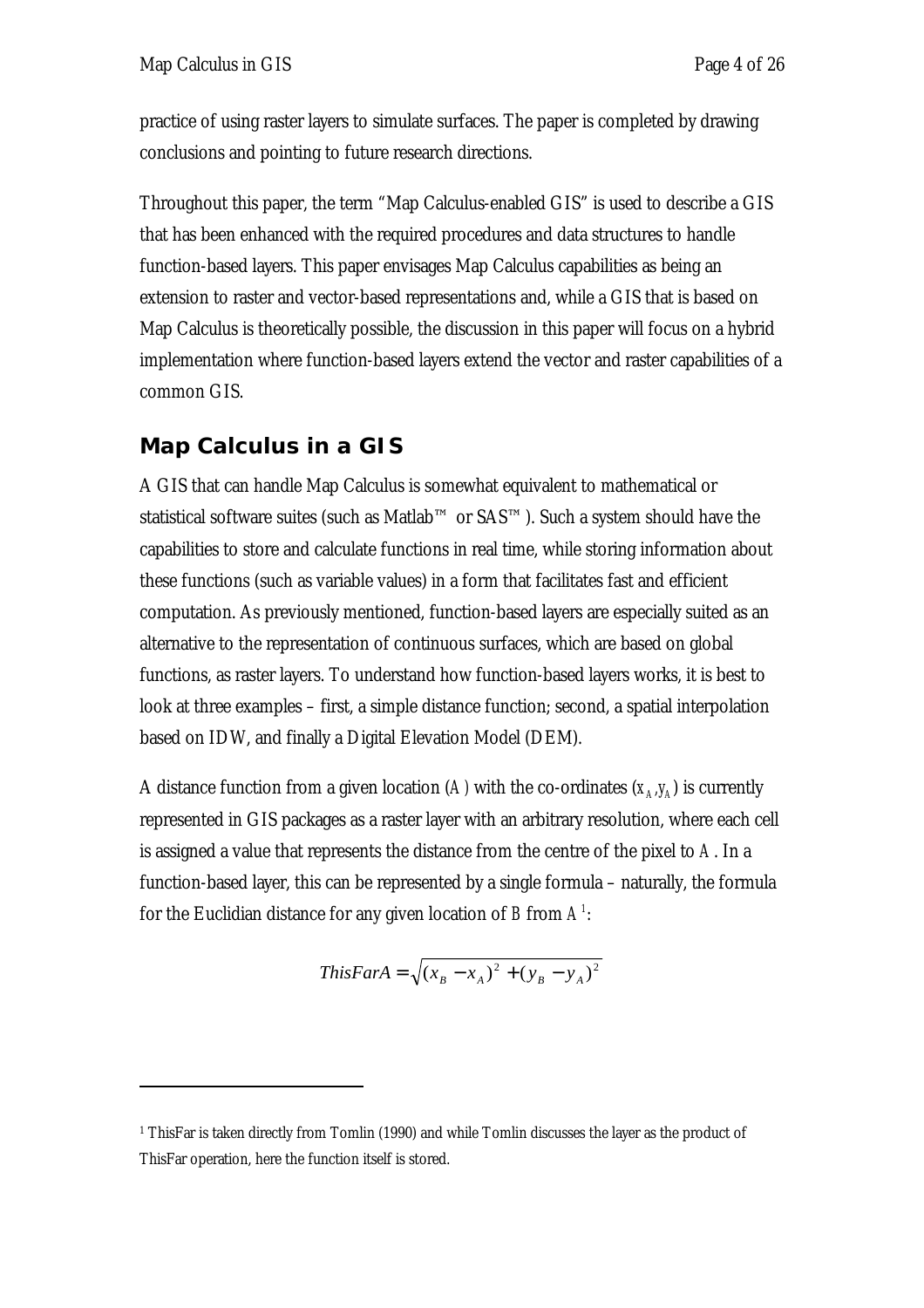*ThisFarA*' = 
$$
\sqrt{(x_B - 124)^2 + (y_B - 64)^2}
$$

Of course, Euclidean distance is one of the simplest spatial functions. Spatial interpolation, on the other hand, is more complex process and more interesting aspects of Map Calculus-based GIS can be clarified by examining its implementation. In IDW, the function operates on a set of sampled points  $(L<sub>1</sub>, L<sub>2</sub>,...L<sub>n</sub>)$  and calculate the value for a new location *L'* by calculating:

$$
L' = \frac{\sum_{i=1}^{n} \frac{1}{d_i^{p}} L_i}{\sum_{i=1}^{n} \frac{1}{d_i^{p}}}
$$

Where  $d_i$  is the distance from  $L$  *to the location*  $L_i$  and  $p$  is a power of the distance. Usually, the search radius is taken as a parameter of the function. In a function-based layer implementation, the GIS will store the template for IDW, the defined radius distance and a linkage to the set  $(L_1, L_2, \ldots, L_n)$ . Upon request to calculate the IDW value for a location *L'*, buffer operation on the basis of the search radius extracts the points that should be included in the calculation and constructs the sub-set. This is then followed by the computation of the equation for *L'* and the sub-set which yields the requested output. The process can be repeated for any set of points. For example, it is possible to analyse IDW values from the set  $(L<sub>n</sub>, L<sub>n</sub>, L<sub>n</sub>)$ , but to calculate them only for location  $(K_n,K_n...K_n)$ . This will enable the linkage of two sample sets, by calculating a precise estimate of the field that the data set *L* represent for the locations of the set *K*. Notably, the user interface of the GIS for entering the parameters can stay the same.

The two examples above are of global functions where the implementation of Map Calculus-enabled GIS is rather straight forward. Piecewise functions, however, represent a different challenge. This is the case with DEMs where it is impossible to devise a global function and the description of the field is done through tessellation and a use of a family of functions that are fitted to each sub-domain, as is the case with finite elements methods (Lancaster & Salkauskas, 1986). Therefore, piecewise representations can be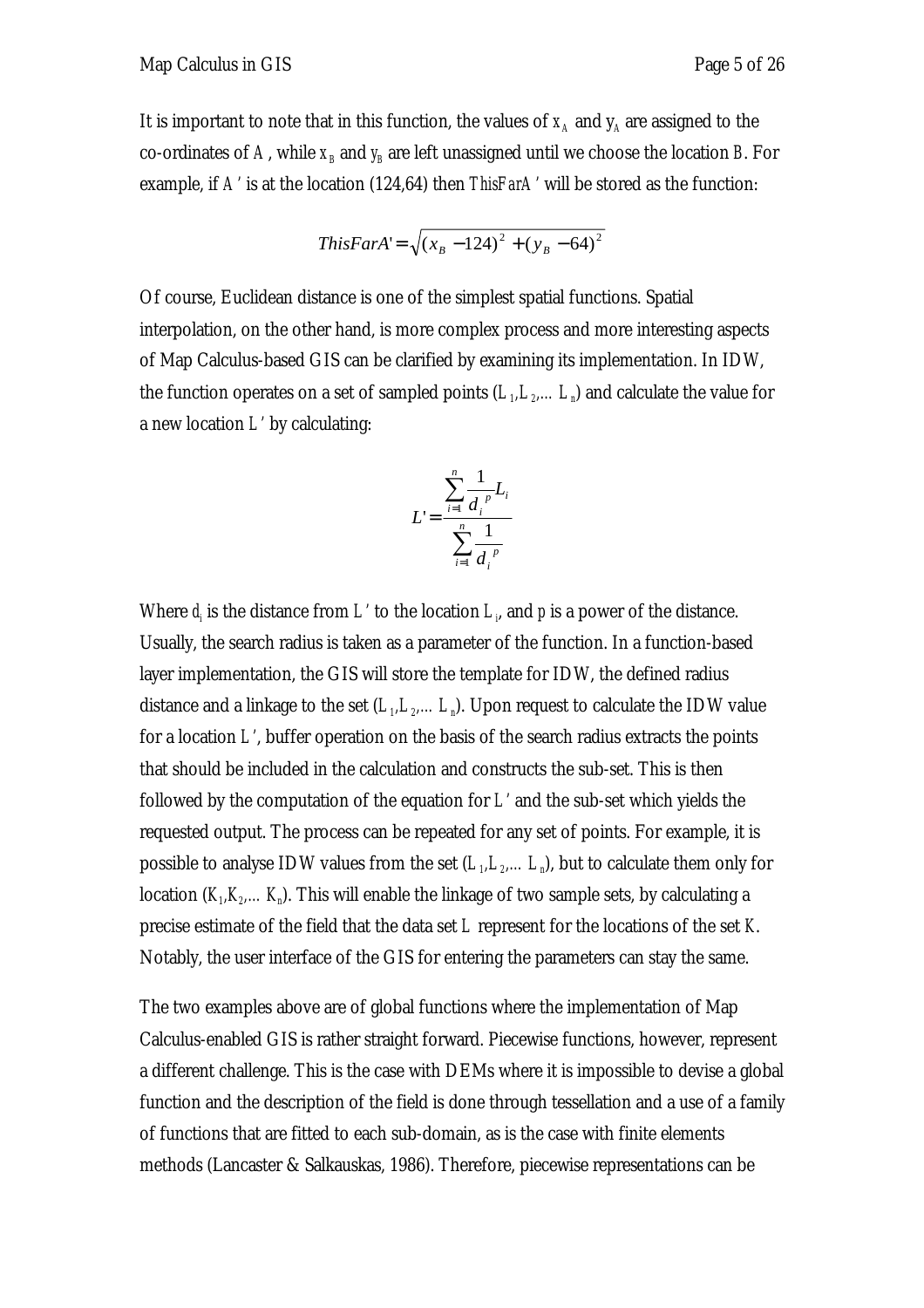stored as an array of functions, where each function is stored with a direct reference to the domain over which it is defined. This will require the GIS to store the tessellation as part of the function, with a template for the function family. As noted, TIN representations of fields are implementing such an approach: a set of tessellated triangles, with linear functions that are defined across them. How much a function-based representation improves the current methods of DEM representation is a matter for research.

In general, a Map Calculus-enabled GIS will hold the templates for various spatial functions, which can be local (like distance), neighbourhood and connectivity functions (Tomlin, 1990; Samet, 1995). Such a template, as in the example above, will enable the storage and calculation of distance from a given point, a set of points, lines or polygons. More sophisticated templates will be needed for spatial analysis techniques such as Bicubic interpolation, Kriging (Oliver & Webster, 1990), or Geographically Weighted Regression (Brunsdon, Fotheringham & Charlton, 1998), although the development of the latter functions might be challenging. These templates will be used to instantiate a function which assigns values to some of the variables and prepares the system to rapidly calculate the surface value for a required location or locations. Thus, they might include references to the set of points that are being used as the source of spatial interpolation, as well as other parameters that are specific to each spatial function, such as the minimum number of points that participate in the interpolation.

A Map Calculus-enabled GIS should also support mathematical operations between function-based layers and between function-based layers and other representations of geographical objects, such as rasters. The user should be able to construct sophisticated models by stringing together layers and by setting a variety of mathematical operations which can operate on a single functional layer (unary operators) or between layers. Of course, the development of operations on functional layers follows the work of Tomlin (1990) and Berry (1993a) on Map Algebra and Cartographic Modelling. Function-based layer are very efficient in their storage and even with complex and sophisticated functions, the storage space required is significantly smaller than that of multiple rasters layers, due to the symbolic nature of functional representations. While the cost of digital storage has reduced dramatically in recent years (Figure 1), the storage and management of multiple rasters is still a technical and practical problem. ArcGIS, for example, cannot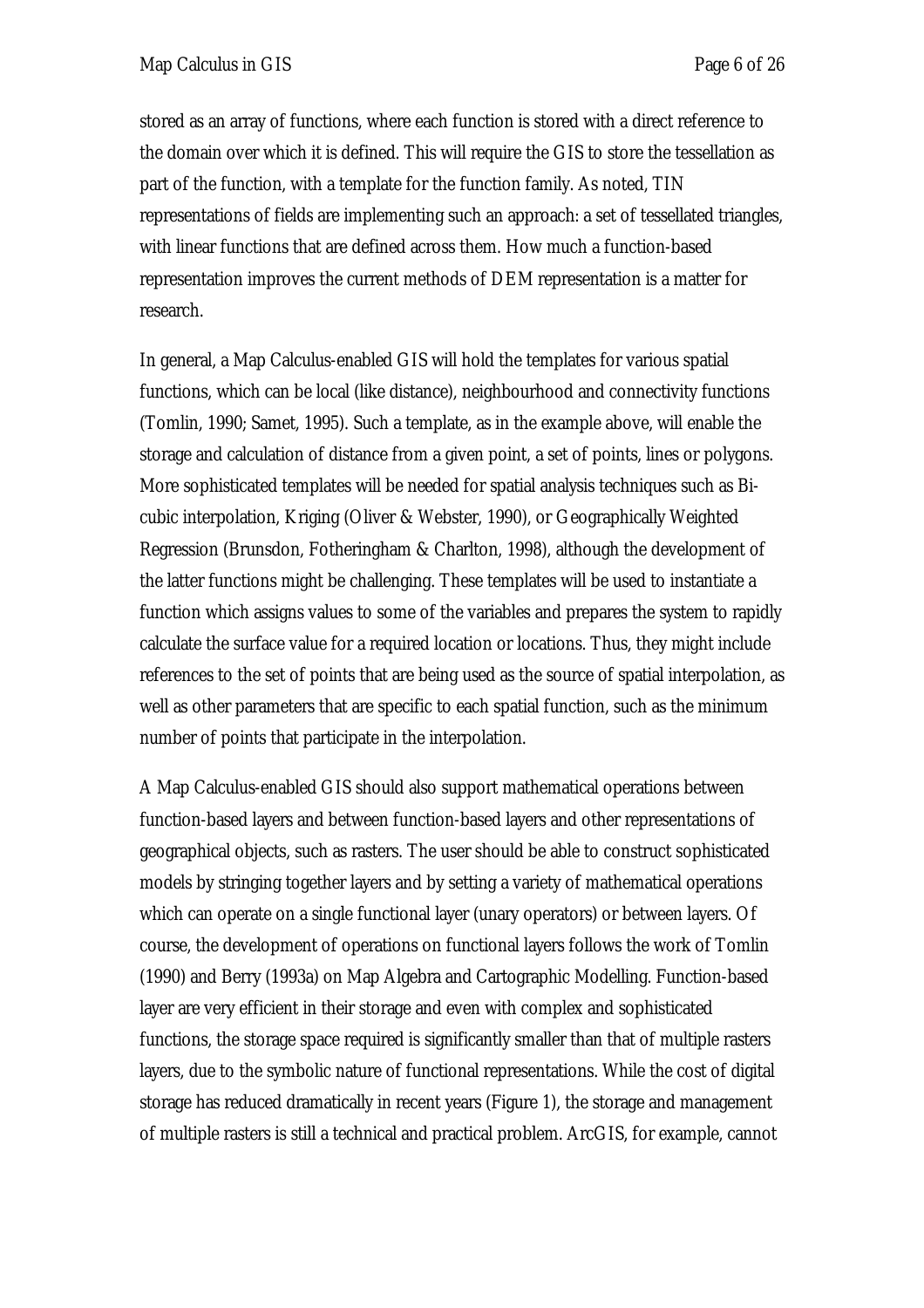manage rasters larger then 2.147 gigabytes or about 23,000x23,000 cells of random floating point numbers (ESRI, 2002).





The storage and representation of function-based layers is, of course, incomplete without the ability to visualise them. An important aspect of any modern GIS is its ability to visualise surfaces and images rapidly and efficiently. In a Map Calculus-enabled GIS, this can be achieved quite easily and, arguably, in a more transparent way then current visualisation of raster layers. Due to the way in which computer displays are constructed, a matrix of values must be created in the computer's memory before sending it to the screen. This requires that the GIS will calculate the value of (possibly complex) function for each pixel of the screen. However, as this is done instantaneously, the GIS can use parameters such as screen resolution and the current scale of the map that the user is viewing to minimise the amount of calculations. For example, if a user uses a common screen resolution of 1024x768, then the effective area of the map in a common GIS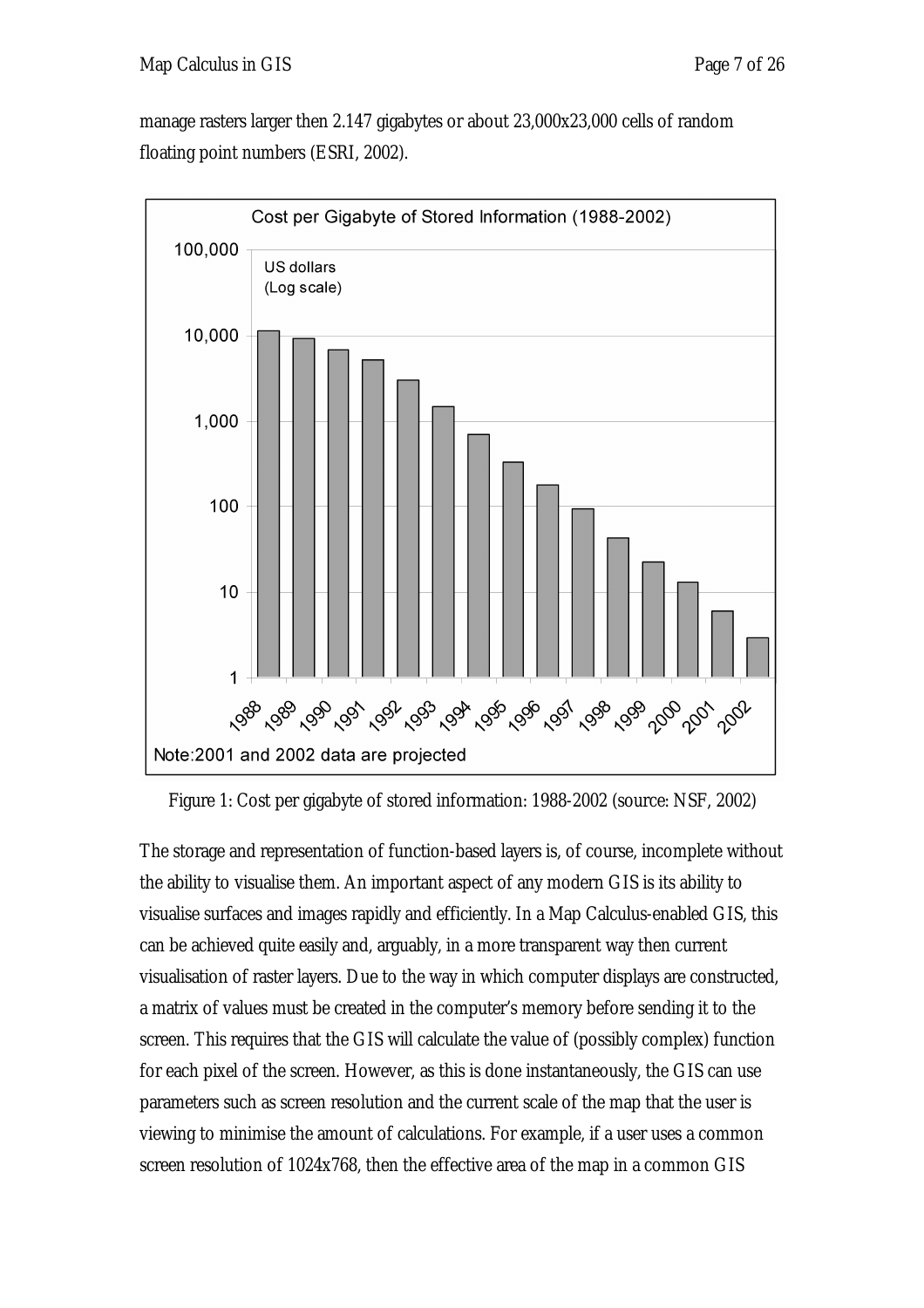package (such as ArcGIS) is about 800x600 pixels – due to the elements of the Graphical User Interface which occupy the rest of the screen. This active map area can further be divided to basic units of 2x2 pixels (usually, one pixel is too small to be visible). Thus, the active area requires about 120,000 calculations. The speed of the calculations is the most significant factor in making Map Calculus-enabled GIS useful and effective for its users. This can be accomplished by the use of efficient and rapid algorithms. As the user zooms out or in, the scale of the map changes, and new calculations for the currently displayed area are carried out. Hence, to the system's user, a Map Calculus-enabled GIS behaves at the same way as the existing implementations of GIS.

Another interesting aspect of function-based layers is the ability to extend the GIS analytical toolbox into a numerical and mathematical analysis of the functions themselves. For example, in a complex distance function (where we use anisotropic functions, which measure a weighted distance from several locations) there is an advantage in calculating and locating local and global minima. This can be carried out by analysing the behaviour of the function across the space, in a similar way to operation of packages such as Matlab™. When dealing with more complex functions, where it is impossible to determine local minima and maxima, the visualisation of the layer can be used as an indicator of a user's interest in a specific area and, while calculating the values for visualisation, the system can find and store "interesting locations" across the map. Furthermore, using free Central Processing Unit (CPU) cycles, the system can continue and investigate these interesting locations further and they can be visualised and stored.

A function-based layer should also store its relationship to the objects that are used as input. Thus, in the example of the distance function used above, the function-based layer should not just store the co-ordinates of the point that was used to calculate it, but should be linked to the spatial objects in the database. Such an implementation will enable the function-based layer (and all subsequent layers that use it) to be updated instantly whenever the location of a point is being updated. This can be exemplified by a GIS that tracks the distance amongst a set of vehicles, all of which carry Global Positioning Satellite (GPS) receivers and transmit their locations to the GIS. The combined layer (which might calculate the location of the "centre of gravity" amongst all the vehicles) is updated automatically whenever the location of a vehicle is updated.

Finally, Map Calculus-enabled GIS needs to have certain management capabilities due to the dependency between layers. In the example of the tracking function if the user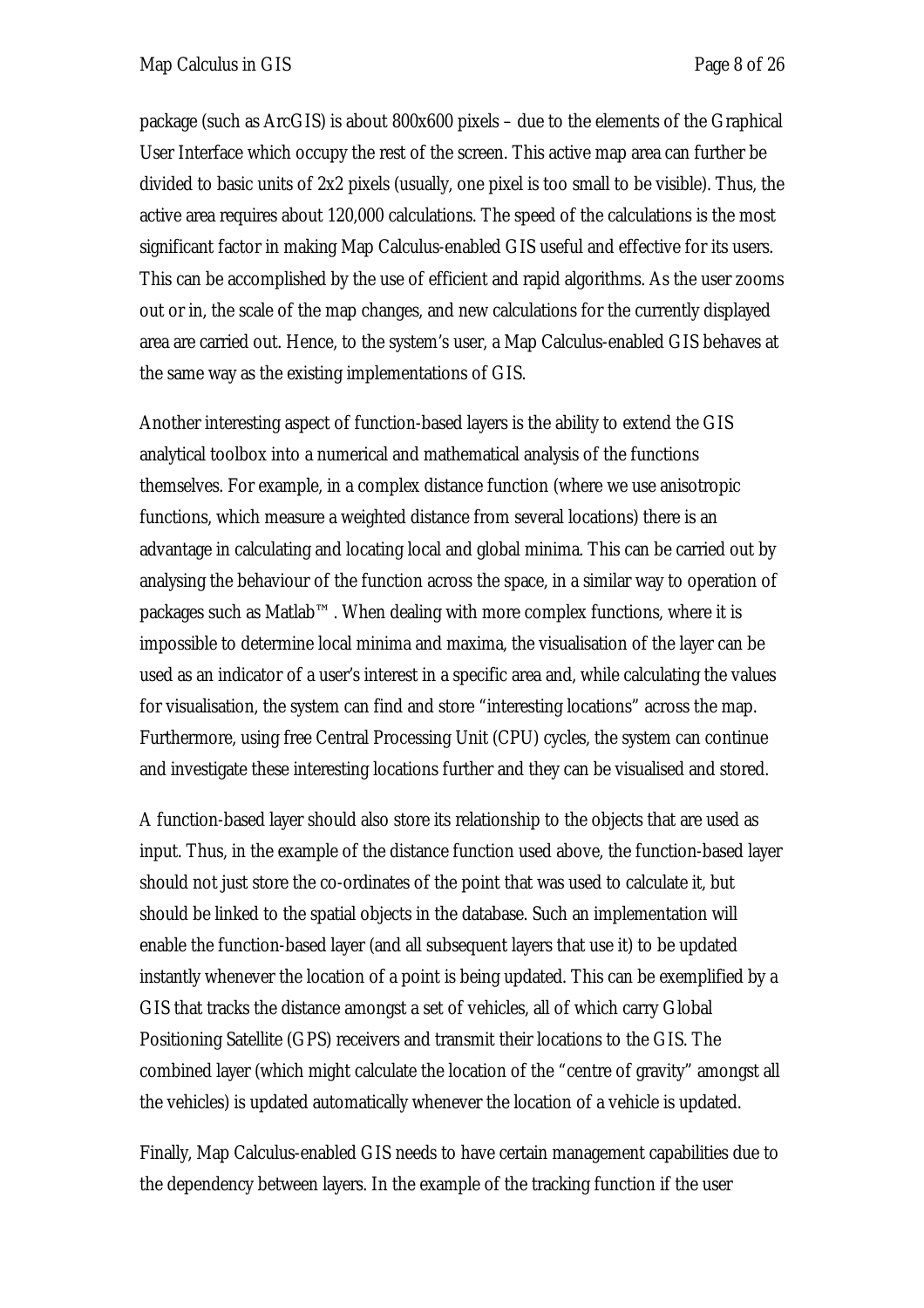decides to stop tracking one of the vehicles, this must spread through the "layer tree" to each function that uses the altered one. The GIS can maintain links forward – from a function-based layer towards composite layers that represent mathematical operations in which the function participates – and backwards. There are also requirements to manage the memory efficiently and to deal with issues such as garbage collection, as functionbased layers will generate more computations and temporary data structures, thereby making memory management critical to the performance of the computer.

This section has provided a description of the main elements of Map Calculus-enabled GIS. The next section considers the computational concepts that underpin the creation and management of such a GIS, and explains why the implementation of such a GIS is feasible today.

# *Concepts and consideration for the implementation of Map Calculus-enabled GIS*

Many of the building blocks of Map Calculus-enabled GIS, both theoretically and practically, are based on the field of functional computer languages and are used in many applications. Hence, the development of the underlying mechanisms to support Map Calculus-enabled GIS should not represent a major theoretical challenge. This section begins with a discussion of the main theoretical elements that enable the creation of such a GIS: functional computer languages and the Lambda Calculus. After discussing these aspects, some of the computational elements required to implement Map Calculusenabled GIS are explored. These include the ability to manage relationships amongst functions, the ability to carry out the numerical analysis of mathematical functions with computers, and the need for a computing environment that supports rapid and complex computations.

#### **Functional Computer Languages and Lambda Calculus**

To enable a GIS to handle and manipulate function-based layers, it must be capable of creating functions from other functions and hold "suspended" functions, where some of the variables have been assigned while the rest will be evaluated at run-time. These capabilities exist in functional computer languages, and originate from Church's (1941) Lambda Calculus. This section provides a brief description of the main principles of the Lambda Calculus and functional languages that are relevant for the current discussion; it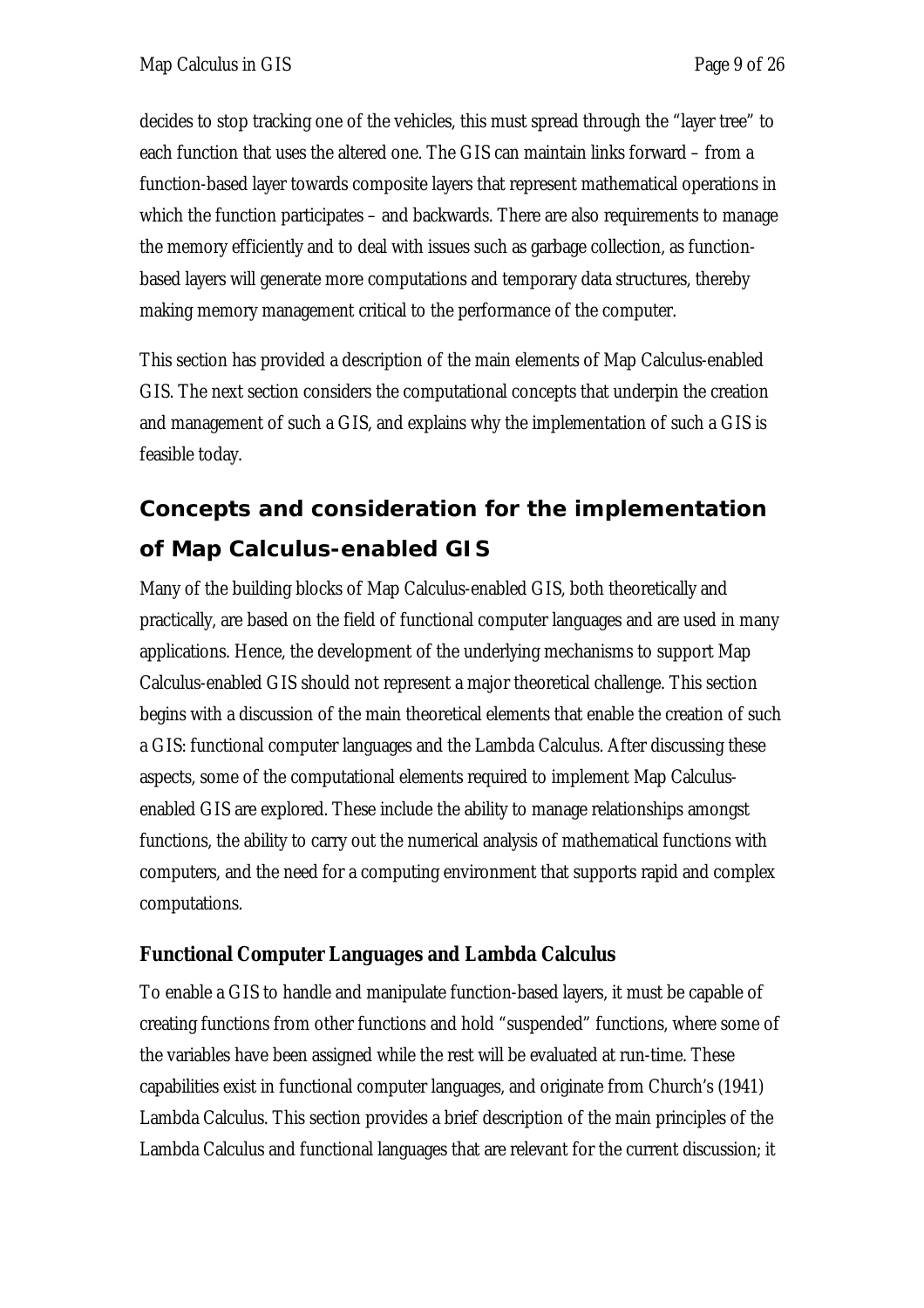is largely based on Hudak's (1989) excellent overview, which should serve any interested reader as an introduction to these topics.

The Lambda Calculus was presented by Alonzo Church (1941) and, although not explicitly aimed at the development of computer languages (as none existed at that time), has had lasting influence, especially in the field of computer languages. The Lambda Calculus is mainly concerned with the ability to represent functions as a set of symbols and with providing rules for their manipulation. Using few simple notations and rules, the calculus provides a powerful set of tools to describe functions, function applications (where the free variables have been substituted with specific values) and recursions. Together with the Turing machine, it has influenced the creation of computer languages and compilers (Rosser, 1982; Gunter, 1992). As Hudak (1989) noted, most of the languages in use in the Geographical Information Science (GISc) field (such as  $C, C++,$ Pascal or Java) use many of the properties of the Lambda Calculus, albeit implicitly. These types of language are known as *imperative languages* as they rely on an implicit state which is modified through commands that are usually applied in a sequence. For example, the assignment in C  $^{\circ}$  a = 1" binds the value 1 to the variable a and this state is used in subsequent commands, such as a++. In contrast, *declarative languages*, such as Prolog, do not have implicit states and programming is carried out by using expressions.

*Functional languages* use functions as a computational model. They are characterised by the use of an explicit state and the reliance on recursion to accomplish iterations (loops) (Hudak, 1989). The first functional language, Lisp, was invented by J. McCarthy in the late 1950s, although it must be noted that the influence of the Lambda Calculus on its original concepts was minimal (Stoyan, 1984). Subsequent implementations of Lisp, such as Scheme, have a clearer link to the theoretical grounding of Lambda Calculus and are used throughout the world to teach functional languages. However, for the purists, Lisp and Scheme are not "right" as they enable assignments and have other aspects that "contaminate" the implementation. Far less popular languages such as Haskel, Miranda or ML are considered "pure" functional languages. The following snippet of Scheme code demonstrates how functions that measure the length of a polyline would look in a functional language:

(define power2 (lambda (x) (\* x x))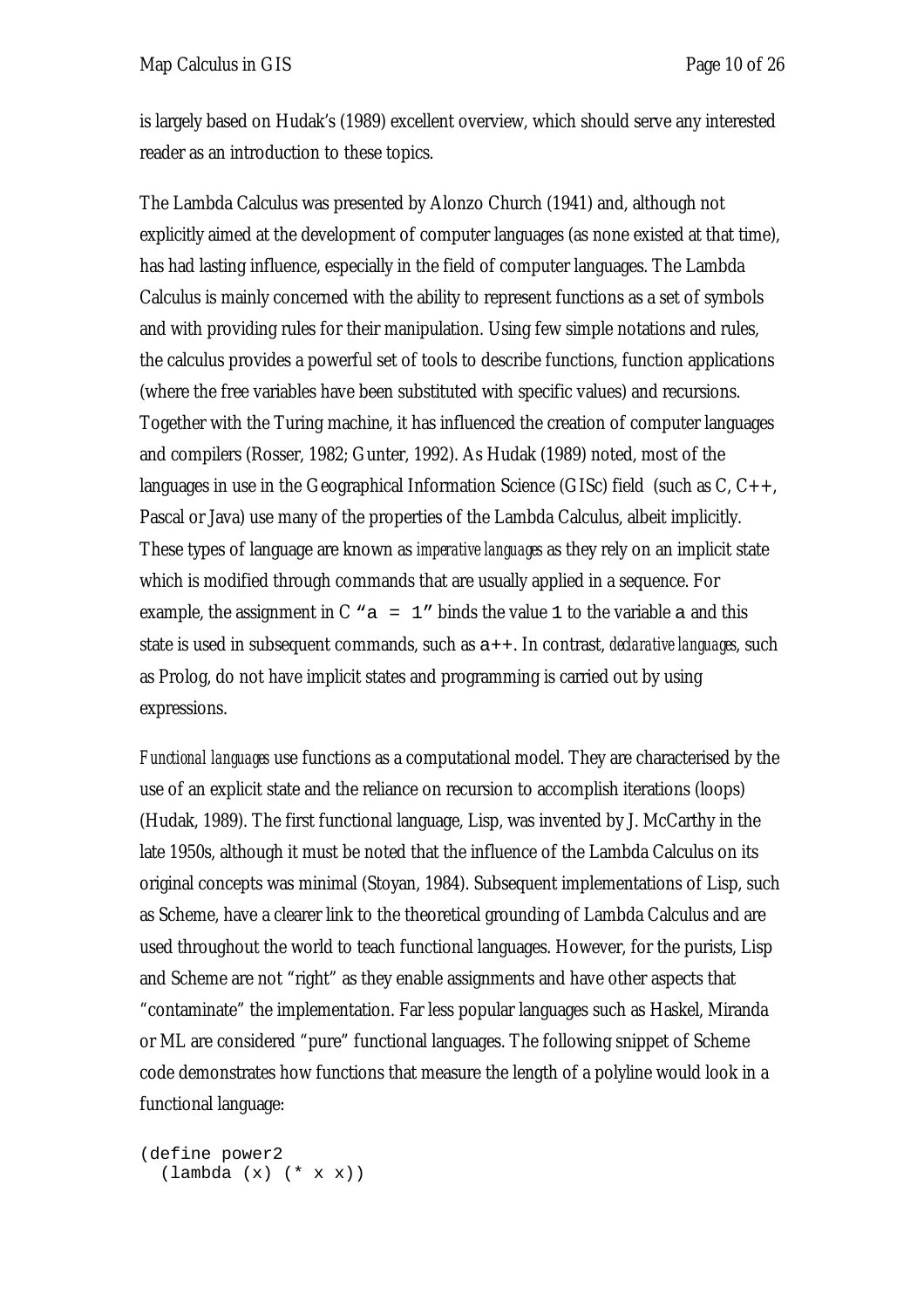```
) 
(define distance 
    (lambda (x1 y1 x2 y2) 
      (sqrt (+ (power2 (- x2 x1)) (power2 (- y2 y1)))) ) 
) 
(define length 
    (lambda (polyline) 
       (if (null? (rest(rest polyline))) 
           (distance 
             (first(first polyline))(second(first polyline)) 
            (first(second polyline))(second(second polyline)) 
 ) 
           (+ (distance 
              (first(first polyline))(second(first polyline)) 
              (first(second polyline))(second(second polyline)) 
 ) 
              (length (rest polyline)) 
 ) 
        ) 
     ) 
)
```
power2 and distance hold a function and, apart from the use of the "Polish notation" to represent mathematical operations, it is easy to see that they are similar to any other representation of these functions in conventional language. Now, assume that a polyline is represented as a list of co-ordinates in the form  $((x1 y1) (x2 y2) (x3 y3)$  ... $(xn)$  $y_n$ ). The command  $f$ irst takes the first element of a list, while rest extracts the rest of the list.

Notably, the function here is recursive and the values are not being assigned to temporary variables during the various calls to the function but are used directly, thus the state of the computation is explicit.

#### **Garbage collection and interdependency**

The ability to evaluate functions as symbols and the relationship to the Lambda Calculus are not the only elements that should be borrowed from functional computer languages to implement Map Calculus-enabled GIS. Other useful elements include the ability to manage memory and perform "garbage collection".

"Garbage collection" is the examination of computer memory to return allocated but unused blocks of memory to the shared memory used by the application or the operating system. This is required due to the continuous creation of temporary values and the need to manage interdependency amongst functions. In a Map Calculus-enabled GIS, if *f1, f2*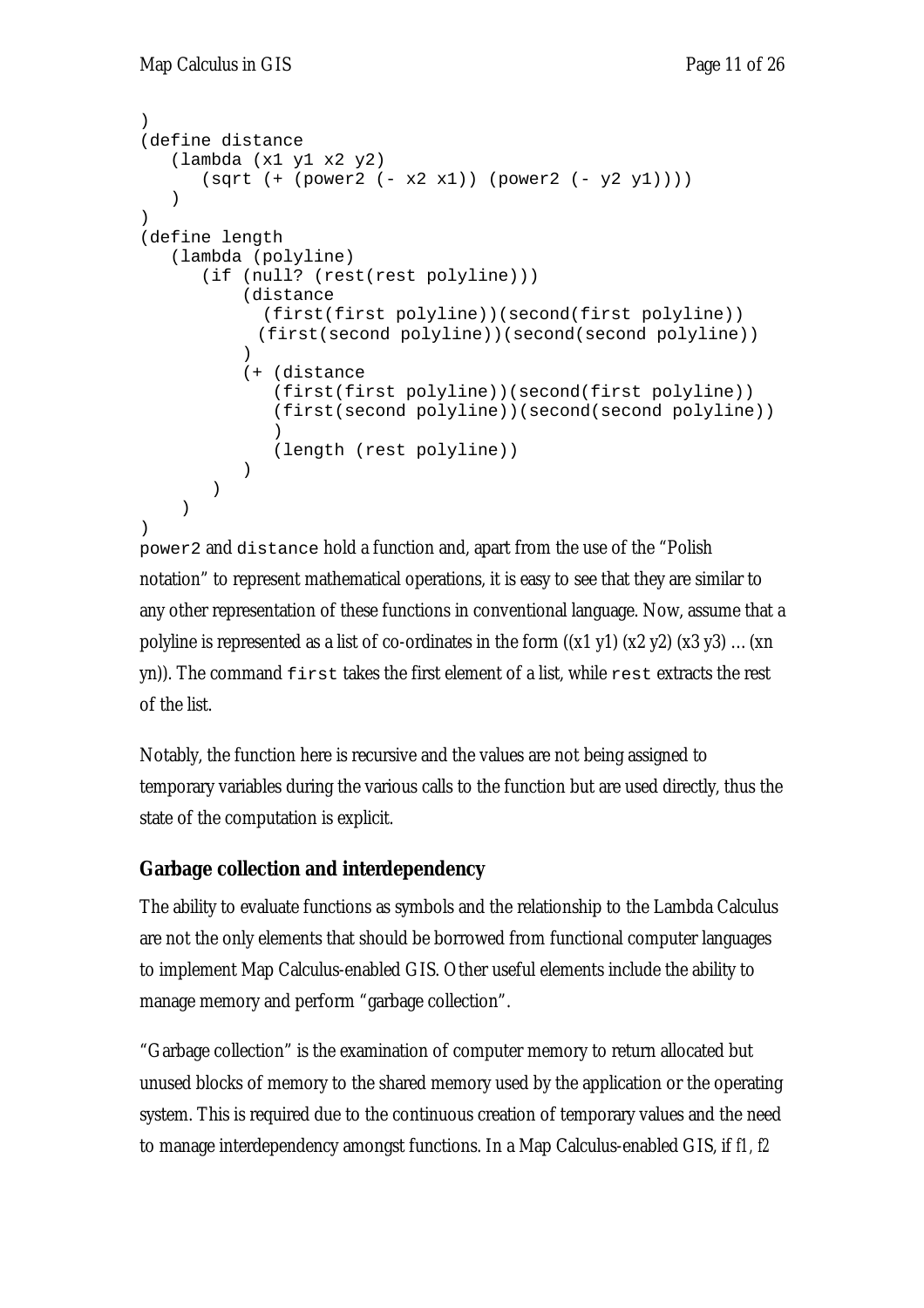and *f3* are basic functions (i.e. they relate directly to objects in the GIS), then we can have a set of complex composite functions that might include, amongst others:

> *f4 = Minimum(f1,f2,f3)+Maximum(f1,f2,f3) f5=f4\*f1*

For many operations of the GIS, such as changes in the underlying data set or deletion of a certain function (for example, *f1*), the system must follow the current set of relationships, alter subsequent functions and manage the computer memory. Since function-based layers rely on extensive computation (during visualisation, numerical analysis, construction of layer trees, etc.) a successful implementation must handle this in an efficient way. Furthermore, the system must identify problems such as circular references, where a function refers to itself. However, as such issues are well established in many computer packages – such as spreadsheets and programming languages – this should not pose an obstacle to implementation.

#### **Functions optimiser**

While many functions are simple and straightforward to compute, others represent a computational challenge that can be partially resolved through optimisation of the symbolic representation. For example, the calculation of slope in a common raster-based GIS is carried out as a neighbourhood operation, where the value of the surrounding cells is examined to elicit the value of the current cell. As many have noted, slope is in effect the first derivative of the original surface (Evans, 1972; Berry, 1993b). Thus, it is analytically possible to compute the first derivative from the symbols of the function (a practice that is common in mathematical analysis tools) and then store the resulting function. In case of piecewise functions, the original array of functions with their associated domains will be replaced by new array with the derivatives. Another optimisation can be done on the basis of the characteristics of the computational process itself, in a similar way to query optimisers in SQL-based databases (such as Oracle). For example, if the computed function is:

#### *KDE(Set X, employment) + Dist(Road network) + KDE(Set X, revenue)*

where KDE is a Kernel Density Estimator function, which, in this case are defined on a specific set of points (Set X), and Dist is a distance function from the Road Network (a set of vectors), the optimiser first retrieves the neighbourhood function and calculates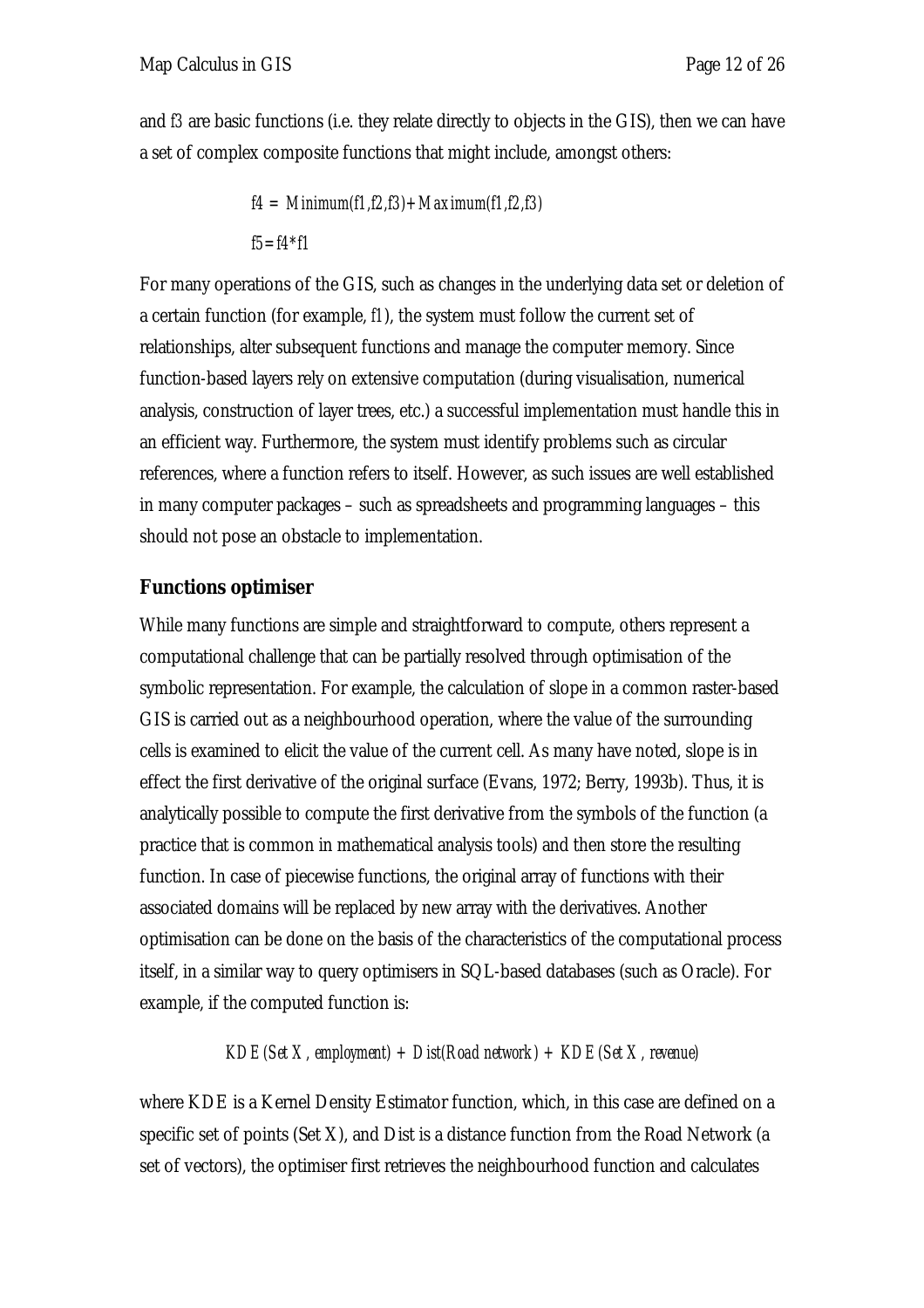the set of points that is used in the interpolation functions, thus reducing the repeated extraction of points from the database.

#### **Numerical analysis: finding "interesting" locations**

One of the fascinating aspects of storing the functions as an element in the GIS (instead of their outputs) is the ability to carry out analysis on the nature of the functions themselves. One such example was noted above – the ability to calculate derivatives by the manipulation of symbols. Furthermore, there are many other elements that are of interest to the analyst and that Map Calculus-enabled GIS can implement better than current raster-based GIS. By linking numerical and symbolic analysis libraries to the functional engine of the GIS, it is possible to identify areas of transition, local and global properties of function either globally, or within an area of interest. Such analysis should be directed by the intrinsic behaviour of the function. For example, in a distance function, the maximum value is neither interesting, nor informative. Thus, when calculating distance, there is no need to store or evaluate maxima.

#### **Computing needs and requirements**

Probably the most limiting factor in the creation of Map Calculus-enabled GIS to date is the need to compute and re-compute functions "on the fly", while the user zooms in or out from a specific location, or when the user asks to produce the contour lines from a complex function. Users of modern GIS are accustomed to working with an interactive system that responds within a few seconds. Therefore, there is a need to rapidly compute a complex function such as Kriging, in order to make function-based layers fit into such systems. Furthermore, the computational complexity of layers can vary dramatically, as many users require the use of composite functions, such as the outcome of five or six interpolations from different sets of points. Another aspect of the computing profile of Map Calculus-enabled GIS is that it is characterised by intense peaks in computation, as the user requests a calculation with every zoom in/out operation, followed by periods of inactivity. Finally, Map Calculus-enabled GIS is likely to include utilise numerical-analysis operations, and these type of calculation utilises a lot of computing power.

 However, while only a few years ago it was impractical to suggest the implementation of Map Calculus-enabled GIS, recent advances in computing open up the possibility of implementing such a GIS today. The two most important ones are the increase in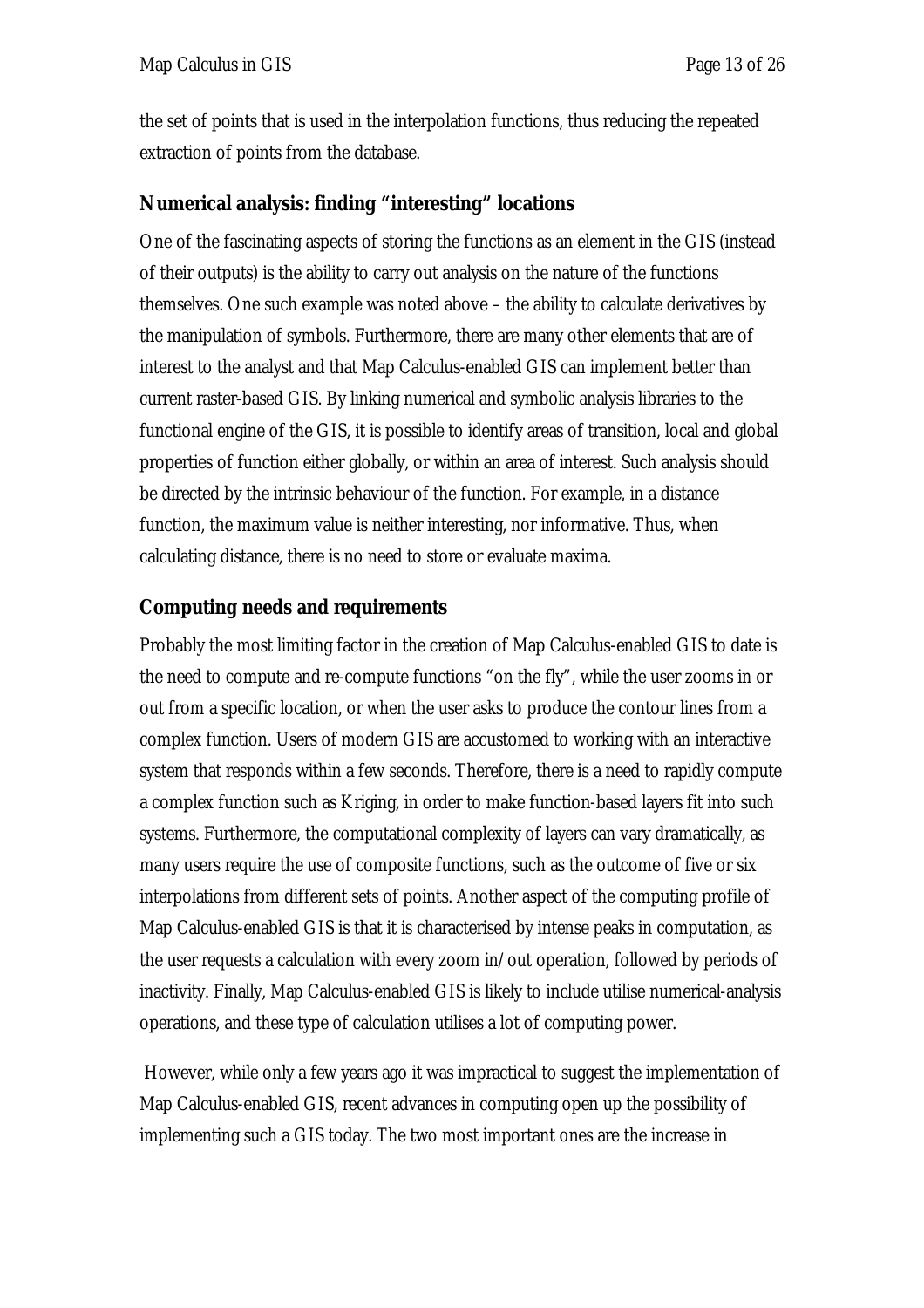computational capacity of inexpensive computers and the development of advanced distributed computing environments, known as "Grid computing".

The growth of the processing power of modern computers is a well-known phenomenon. Although Gordon Moore predicted the growth in the design complexity of integrated circuits, his "law" became, in effect, the benchmark for the computing industry and pushed forward the design of faster and faster computers (Brown & Duguid, 2000). The emergence of inexpensive and powerful computing environments enabled the development of "Supercomputer" scale machines from standard inexpensive computers, in configurations such as Beowulf clusters (Bell & Gray, 2002). While this classic supercomputing architecture is geared towards sustained peak performances, it is less suitable for Map Calculus-enabled GIS, as it requires peaks of computing, followed by period of minimal activity. This makes the emerging Grid computing (Foster, Kesselman & Tuecke, 2001) a more attractive environment for its development. In Grid computing architectures, a network of computers is configured in such a way that unused or underutilised computing resources are available to those users who need them. Another reason for the adequacy of Grid computing, is that it is based on the distribution of computational problems across the network. As many geographical problems are naturally divisible using a spatial decomposition, they are suitable for distributed computational models. Although knowledge of, and experience with Grid computing is in its early stages, experiences from projects like SETI@Home demonstrate that extensive computations can be performed by distributing the load across the network.

In the next section, a simple implementation of Map Calculus-enabled GIS is described, to demonstrate the concepts and principles that were described above.

## *Demonstrating Map Calculus-enabled GIS*

To demonstrate the feasibility of Map Calculus-enabled GIS, a basic prototype was developed using Manifold System 5.0 (CDA International Ltd., 2001). This GIS package was selected because it enables the use of Perl as a scripting language and, therefore, can be enhanced quite easily using widely available Perl libraries. It is important to note that Perl (Wall & Schwartz, 1991) is not a functional language, but rather an imperative one. However, Perl has hybrid origins, and it was designed by borrowing from a wide range of languages including Lisp (Wall, 1999). Therefore, it is capable of evaluating expressions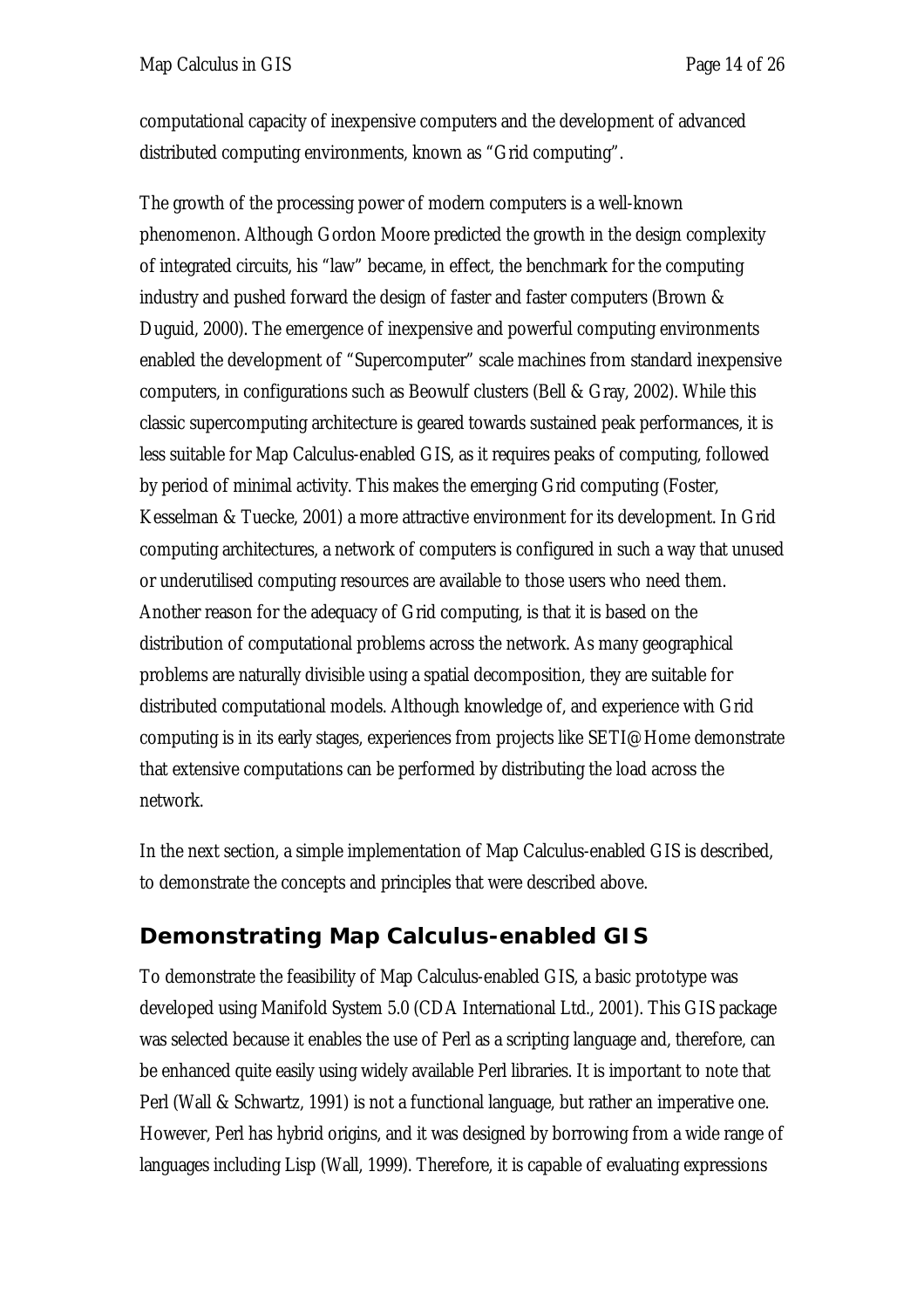and, in effect, implements the Lambda Calculus (Dominus, 1999). It is this property that enabled the use of Perl to imitate the implementation of Map Calculus-enabled GIS. It must be stated that the prototype uses very simple spatial functions (based on distance) and allows only three arithmetic operations (addition, subtraction and multiplication) between pairs of existing layers.

The implementation is based on two scripts, the first runs within Manifold and handles the GUI, while the second runs outside acting as a server. This client/server architecture was selected because it enables the installation of the server script on more powerful machine than that of the client. Furthermore, the server script is more sophisticated and contains some of the functionality that was mentioned in the previous sections. The interface is made up of three separate forms, shown in Figure 2. The first interface (Figure 2a) allows the user to create a new functional layer by selecting a spatial object (point or pair of points) and selecting one of several basic spatial functions. This interface is also used to delete a function from the database. The second interface (Figure 2b) allows the user to define map-algebra operations. The "Map Algebra" dialogue area enables the creation of binary linear combinations of existing layers. Finally, the "display" interface (Figure 2c) can be used to calculate the raster representation that is relevant to the area currently displayed in the main window. The following part will demonstrate some code segments that explain the implementation within the system. Some syntactic "sugar" is used to make the code more readable.

The process of creating a layer is a simple one – the client sends a message to the server that contains the layer identification (a name), the type, and a set of parameters that the server must store in order to recalculate the function. In the case of a distance from a point function, the stored data structure is defined as:

```
$new_layer->{layertype} = 1; 
$new_layer->{layerid} = $LayerID; 
$new_layer->{xcoord} = $x;<br>
$new layer->{ycoord} = $y;$new\_layer->{ycoord}
```
As we are interested in Euclidean distance the only parameter that is needed is the location of the point from which the measurement is carried out. A map-algebra layer is defined by three parameters – the two layers that are used for calculation, and the mathematical operation: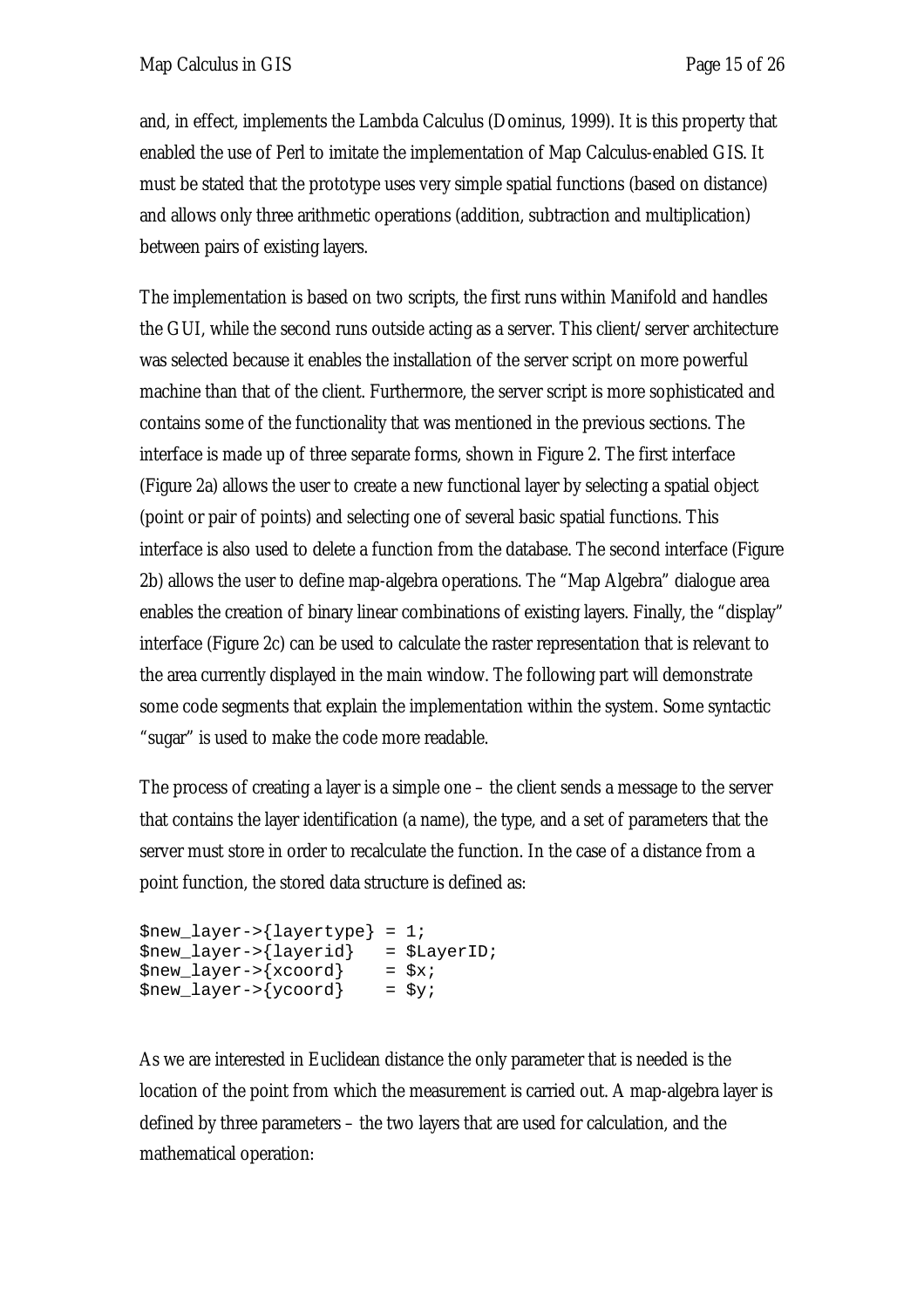```
$new_layer->{layertype} = 99; 
$new_layer->{layerid} = $LayerID; 
$new_layer->{operation} = $Oper; 
$new layer->{layer1} = $Layer1;$new_layer->{layer2}$ = $Layer2$;
```


Note that the management includes a definition of "layer type", as the system must recognise what specific function is defined on this layer. The data structure for the storage of information of each functional layer must be tailored to the specific aspects of this layer – mainly the minimal set of parameters that will enable the recalculation of this layer.

Another interesting element is the construction of the lambda function. For example, using the distance function the code segment is:

```
return "sqrt((\frac{\xi}{\xi}-(\frac{\xi}{\xi}LayerID ->\frac{\xi}{\xi}xcoord)) **2+(\frac{\xi}{\xi}-(\frac{\xi}{\xi}LayerID ->
\{ycoord\}) **2)";
```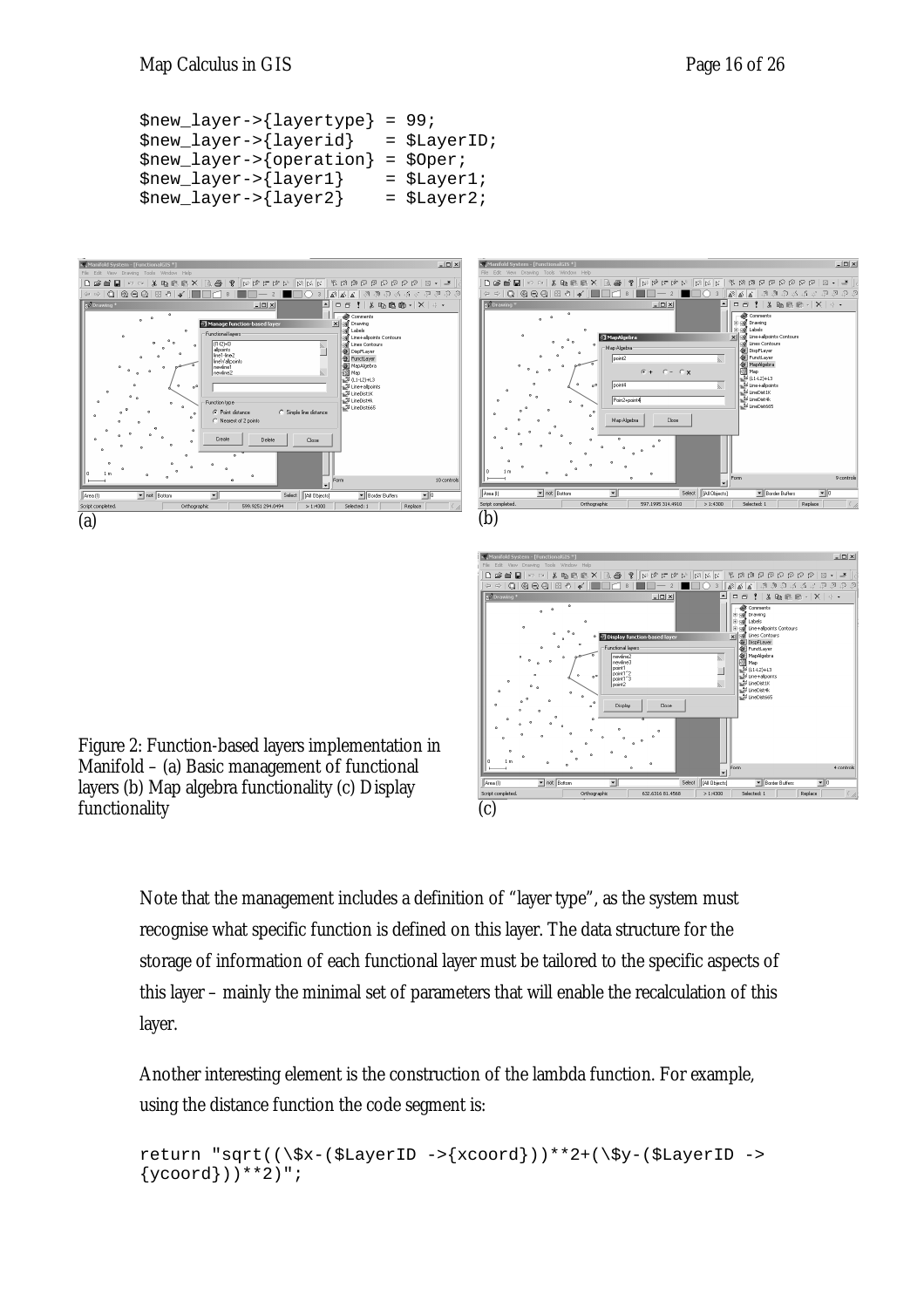This, of course, is a basic Euclidean distance function. However, the syntax  $\zeta x$  tells Perl not to evaluate the variable  $x$  when constructing the string, but rather to postpone evaluation to a later stage. Thus, for the point (14,-128), this code segment returns the function:

 $sqrt((\$x-(14))**2+(\$y-(-128))**2)$ 

When the display function is activated, this segment of code is evaluated for every pair of co-ordinates in the display area, assigning them as  $sx$  and  $sy$ . Finally, it is worth noting the way in which composite layers are handled. This is done by recursively bringing up the function that constructs the "Lambda Function" in the following way:

```
return constructFunc($layer2) . " $layer_id->{operation} " . 
constructFunc($layer2);
```
Apart from the code, the server produces a raster layer according to the function of the specific combination. The client then reads the file and it is possible to display the result for the area currently displayed. This communication between client and server is grossly inadequate in terms of speed, but it is good enough to demonstrate the visualisation advantages of the approach. Figure 3 provides a demonstration of the output that is expected from a Map Calculus-enabled GIS. Figures 3a-3c emulate the process of zoomin to a specific segment of the map and the creation of a finer raster for the area of interest that the user has zoomed into. It is important to note that the two rasters that are on display here contain exactly the same number of cells.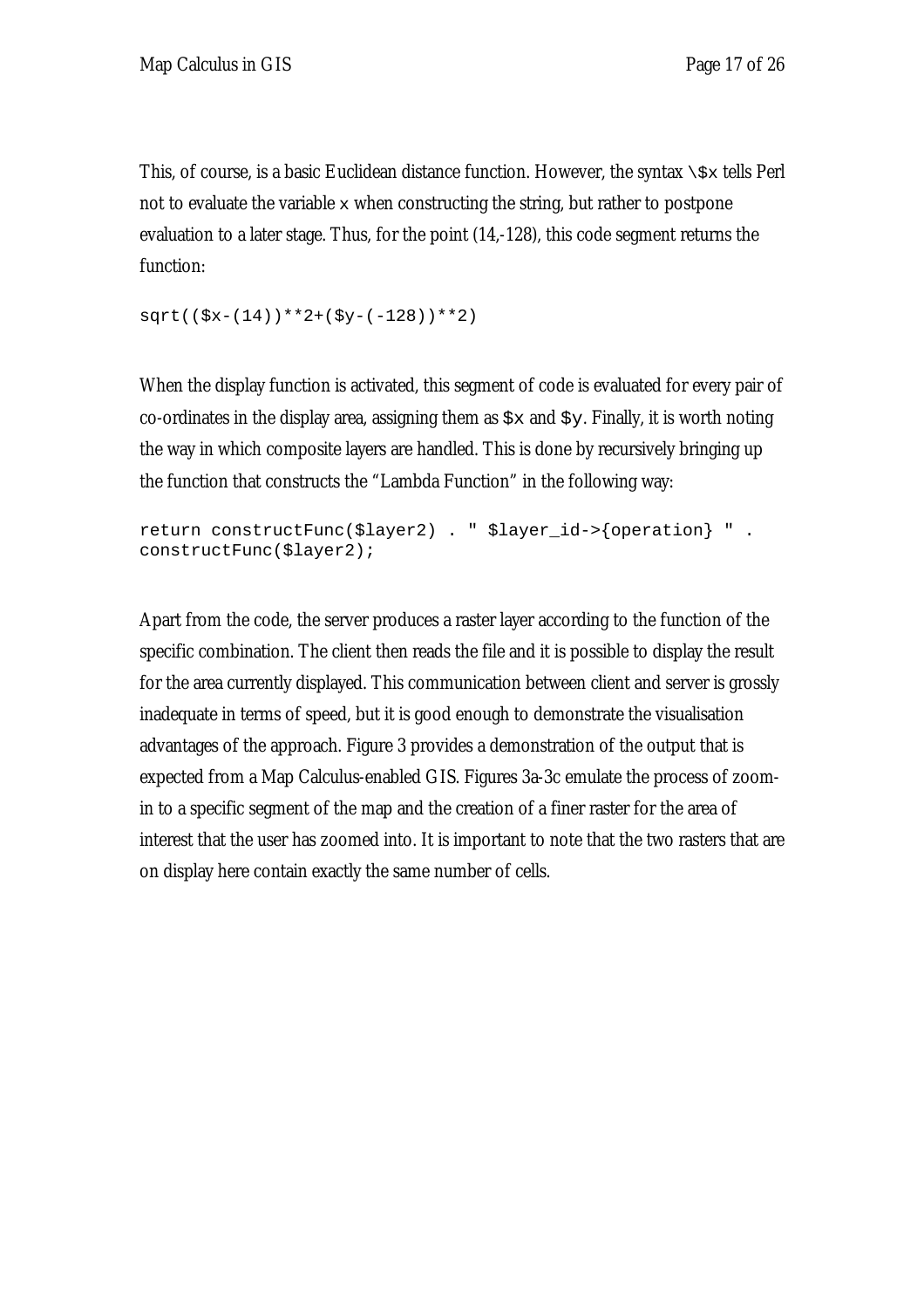

Figure 3: (3A) A polyline, made of segments L1, L2 and L3, is used to demonstrate the capabilities of Map Calculus-enabled GIS. In this image, the distance function is calculated at a scale of about 1:4000. Once the user zooms in to a smaller area (3B), the system calculates the new values of the surface for that specific area, and, as the next image (3C) demonstrates there is no "pixelation" of the surface (note the scale bar). In 3D, the following composite function was calculated: (Dist L1 – Dist L2)+Dist L3. The resulting surface was calculated directly from the final function and not by creating intermediate surfaces.

# *Positioning function-based layers in the current practice of GIS*

When considering a significant departure from the established methods of field representations in a GIS, there is a need to weigh the advantages and disadvantages of the proposed approach and consider them in the light of existing experience. In this section, a few aspects of traditional, raster-based representations are compared with function-based representations. Raster representations are more general and can be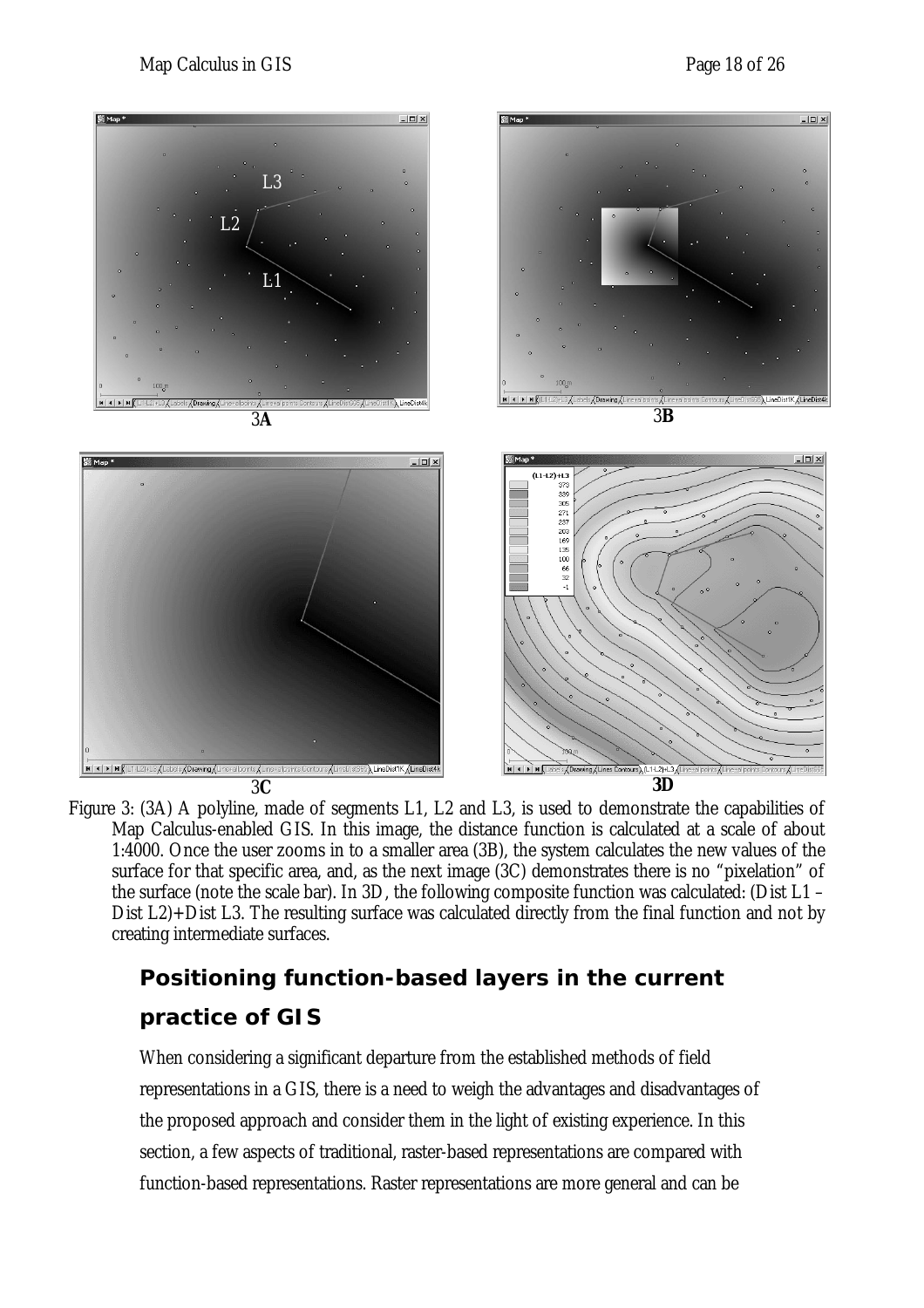integrated in different systems easily; they are non-volatile, and they have a clear spatial resolution. Functional representations are more precise; they contain their own metadata as well as model lineage explicitly, and directly associate the visualisation with the current display scale. Two aspects are more complex to compare: the issue of visual and analytical resolution and the computational side of their implementations. In these topics, each implementation have some strengths in terms of efficiency and redundancy.

The first advantage of the raster representation is its generality, vividly demonstrated by Tomlin (1990). The same data structure, visualisation functionality, and storage mechanism is applicable to all forms of spatial analysis functions. Regardless of the complexity of the calculation, the output data structure and format is always the same. This makes the raster representation easy to manipulate and subsequent calculations, such as map-algebra operations, are not dependent on the functions that created the raster layers. As discussed earlier, a Map Calculus-enabled GIS must take into account the unique properties of the specific function during construction of the layer and during its visualisation and application. Yet, this is mainly an issue that is tackled during the programming of the GIS and not its use. Therefore, this aspect can be handled in a transparent way to the end-users and should not pose any difficulty or complexity for them.

Secondly, raster representations are non-volatile because they require the full computation to be carried out only once. Once the calculation is completed, visualisation and manipulation of the layers is reduced to simple input-output (I/O) operations. This is probably the major drawback of function-based layers and possibly the reason that they were impractical until computer power had reached scales that made intensive computations possible and cheap. It must be noted that while it is impossible to construct the function that created a raster from the raster itself, a user of Map Calculusenabled GIS can create a raster at will and use this raster instead of the function.

Thirdly, in the process of creating raster layers the user is usually required to define the spatial resolution of the output layer. In some cases, this can be considered as an advantage and forces the user to consider the nature of the spatial phenomena that the raster captures. Nevertheless, on many occasions the decision on raster resolution is arbitrary and, as higher resolutions lead to exponential growth in the size of the output raster, users tend to make concessions and choose the coarsest resolution that is relevant to their problem. Thus, the use of pixels as spatial units has significant theoretical and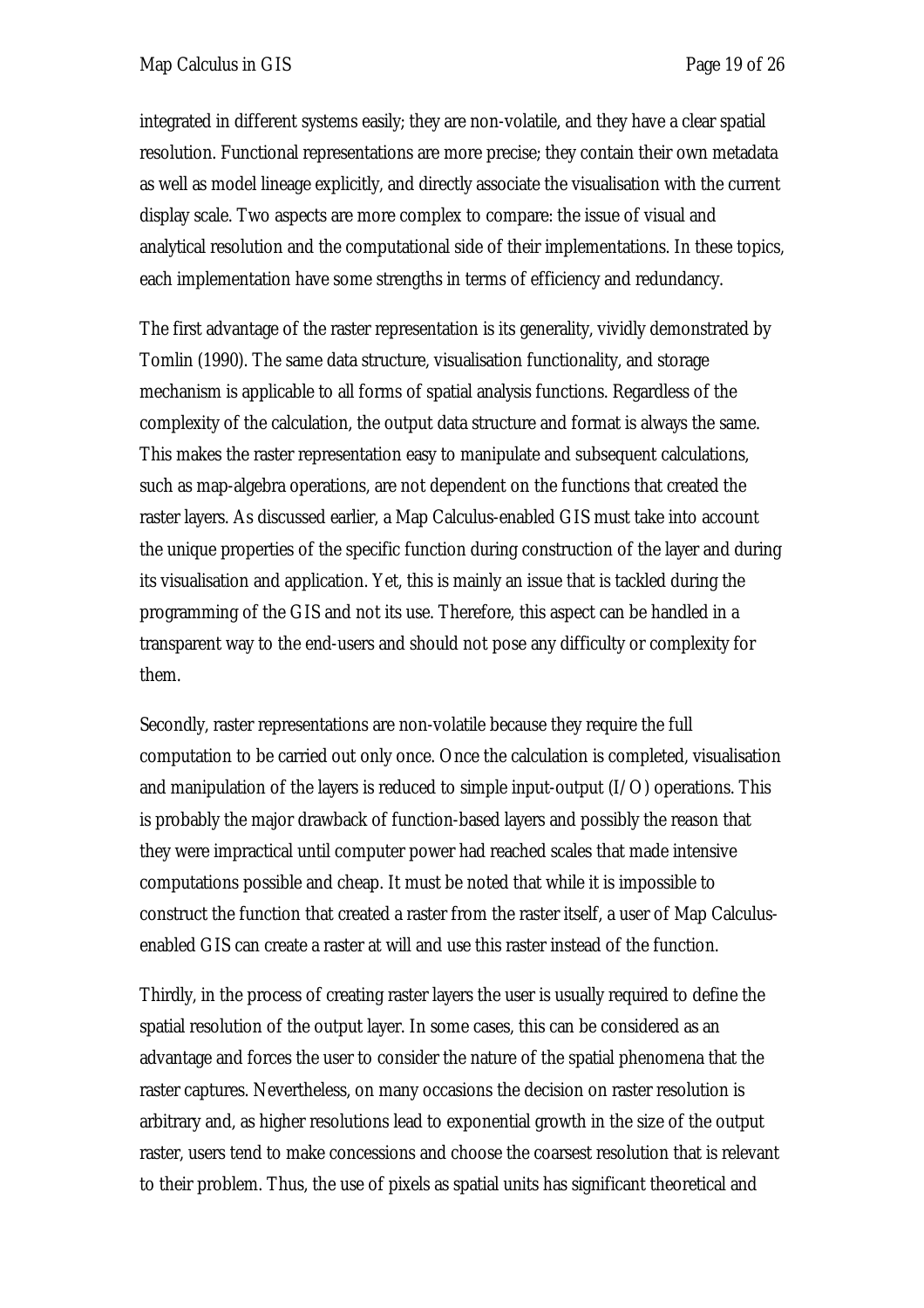practical implications (Fisher, 1997). In a Map Calculus-enabled GIS, the notion of resolution is meaningless, as the function can compute the values continuously across space. This removes the limitations on precision that are inherent in raster representations – a function-based layer can be displayed at any required precision. For example, if the user zooms in to an area of 10x10 centimetres, the function is calculated on tiny cells, and thus provides a precise presentation which is impractical in a rasterbased representation. It is wrong, of course, to claim that this makes function-based layers more *accurate* in all cases, although in some it will provide better accuracy. For example, when calculating absolute minima/maxima, or when calculating the average value of a field within a defined polygon, as Map Calculus-enabled GIS can calculate the value on the basis of an integral. On the other hand, there are classes of spatial functions that have some internal resolution. This is the case in raster implementation of Kernel Density Estimator function, where there is a link between the bandwidth and meaningful cell size. In such cases Map Calculus-enabled GIS can limit the spatial resolution that is displayed to the user, thus making this aspect explicit. For such classes of functions, Map Calculus-enabled GIS can store the spatial resolutions explicitly and use it when a function-based layer interacts with other layers.

As for function-based layers, they have several advantages. First, the presentation is clearer – throughout the life cycle of the layer, the user can interrogate it and view the function that was used to define it as well as its values and parameters. This explicit presentation makes the nature of the layer clearer to the user and removes ambiguities that exist with raster layers where the function and the parameters that created it are usually implicit or, at best, stored in a separated file if the user maintains a highly organised log. This aspect is directly linked to the second advantage of function-based layers – the integrated metadata and model lineage. Due to the interconnectedness of function-based layers and the way in which high-order layers rely on lower level ones, the relationships amongst layers are stored as a practical requirement of GIS management functionality. Within the area of raster-based models, a decade passed between the suggestion of a graphical representation of the modelling process (Berry, 1993a) and its implementation in packages such as Idrisi™, ArcView™ or Erdas Imagine™ (see Bruns & Egenhofer, 1997 for a review of Map Algebra interfaces). Even within these implementations, there is no direct link between the model and the output layer and they mainly geared towards general documentation and process management. It must be noted, as Van Deursen (1995) demonstrated, that it is possible to provide a tighter link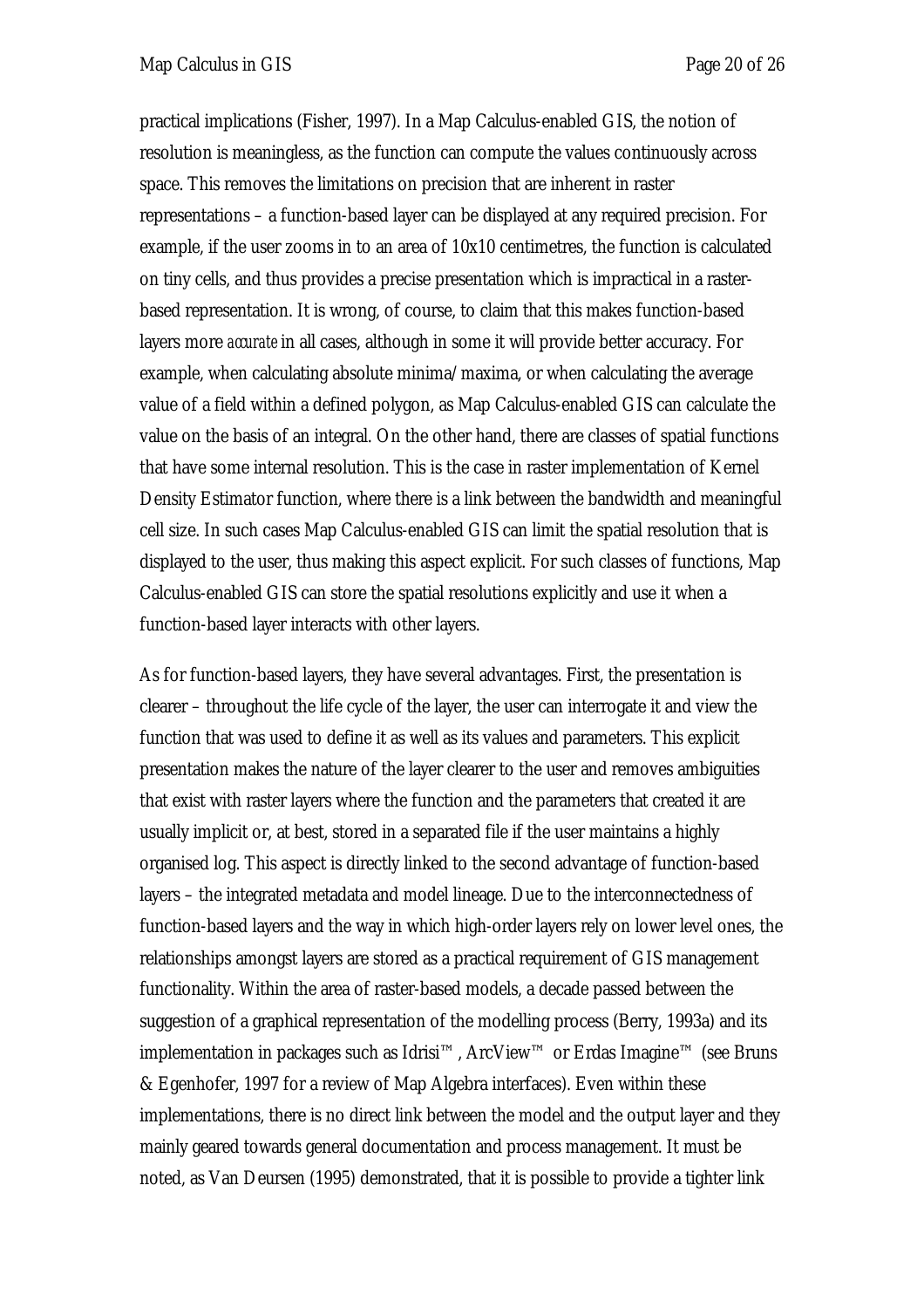between dynamic models and a standard raster-based GIS environment. PCRaster and its modelling language combine the information about the layer with the steps that created it. Within the framework of Map Calculus-enabled GIS, the model and the layer definition are tightly linked and thus maintained more rigorously.

Finally, the visualisation of Map Calculus-enabled GIS is more explicit. As detailed above, the proposed visualisation algorithm is tightly linked to the computer's display properties and no generalisation occurs. In comparison, when a 10,000x10,000 cell raster is displayed in a common GIS, the system performs unsupervised and undocumented generalisations in order to fit the raster to the pixels on the screen. Although most users are satisfied with the performance of this generalisation, the proposed method is more straightforward and avoids such distortions.

When considering the two representations, special attention must be paid to analytical and visual resolutions. Analytical resolution is the resolution that is used during the analysis process as the computer calculates the raster or performs operations on a raster layer, while visual resolution is being used when displaying a raster layer on the computer's screen. With Map Calculus-enabled GIS, the concept of resolution becomes mainly a visual one, and the system can instruct the computer how to visualise various functions according to limitations or instructions that are integral to the specific operation, as in the case of specific bandwidth in interpolations. When performing mapalgebra operations with function-based layers, the analytical resolution does not change or alter. However, when operating on a raster layer, the issue of analytical resolution is highly important, as in the case of operating on two raster layers when each is defined with different cell resolution.

Finally, the issue of efficiency and computational complexity must be considered. At first, it seems clear that Map Calculus-enabled GIS are inherently more computationally intensive than traditional GIS. While this is true with regard to real time calculations, a closer examination of traditional representations demonstrates their batch processing origins and a certain wastage of computer resources. For the following analysis, a modern raster-based spatial analysis project is used (Thurstain-Goodwin & Unwin, 2000). This project relies on a composite model whereby multiple interpolated rasters, created using the KDE algorithm, are normalised and combined to create an integrated layer which is the outcome of the whole model. Within the resulting raster the user defines a specific threshold and the areas containing values that are higher than this threshold receive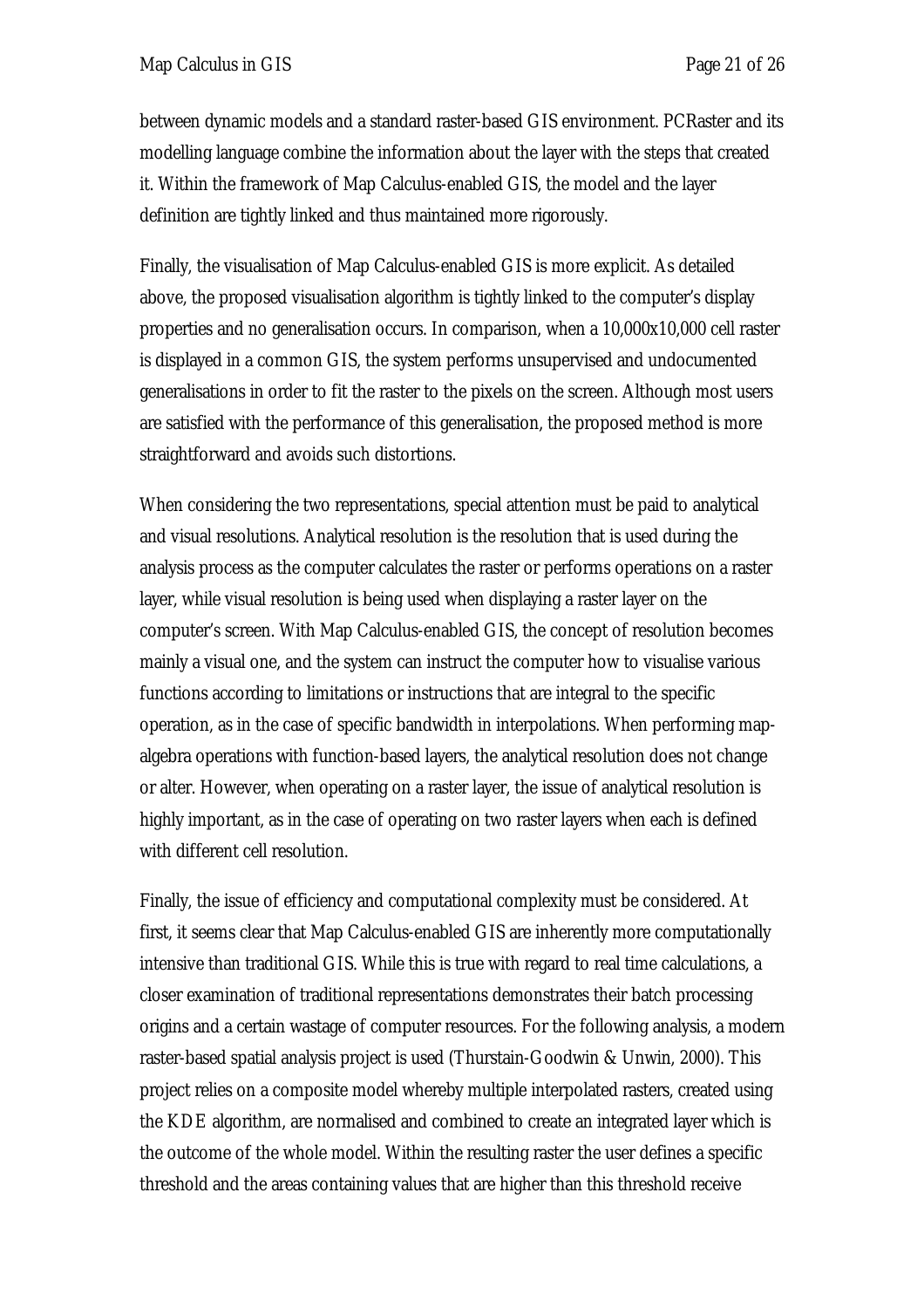special attention. The raster layers in this project were created for the whole of London, an area of 60 km by 60 km, with a spatial resolution of 50m per pixel (the raster size is therefore 1,200x1,200). The number of pixels that falls within the defined threshold is about 23,000 out of 1,440,000 or 1.6% of the total number of pixels. Arguably, this is a massive waste of resources, if not for the insignificant costs of computer calculations. When considering the need to store all the intermediary layers on the computer's disk, this cost becomes visible (although not prohibitive). Of course, it was impossible to know the location of these "interesting areas" before creating and normalising all the input layers and combining them into the final layer. In a Map Calculus-enabled GIS, the model would be presented as a linear combination of a series of KDE functions. Although it might be computationally complicated, the user would be able to reach the output layer directly without the waste of creating intermediate layers. At the same time, there is a need to accept that most users will not create a complicated model without examining the intermediate layers. The computational advantages that are outlined here can only be realised when a model is created time and again in an automatic process. To summarise, the issue of computational efficiency is more complex then it first seems, and only with a real implementation of a Map Calculus-enabled GIS will it be possible to provide a comprehensive evaluation of this aspect.

## *Conclusions and future directions*

In this paper, the concepts and a preliminary implementation of Map Calculus-enabled GIS were presented and demonstrated. The aim here was to demonstrate that the concept is feasible within the current generation of GIS software although, admittedly, the functions used here are rather simplistic and almost trivial. The real challenges in the development of function-based layers are connected to the development of efficient neighbourhood and global operations, such as the various interpolation methods. Further beyond this, the integration of piecewise functions in Map Calculus-enabled GIS will enable the representation of geographical objects such as DEMs or fuzzy classifications of soils.

Based on existing applications of data surfaces (Thurstain-Goodwin, 2003; Lloyd *et al.* 2003), it is likely the spatial analysis of socio-economic variables is the first area of research that will benefit from Map Calculus-enabled GIS. In recent years, modelling efforts focused on the use of disaggregated data and the combination of multiple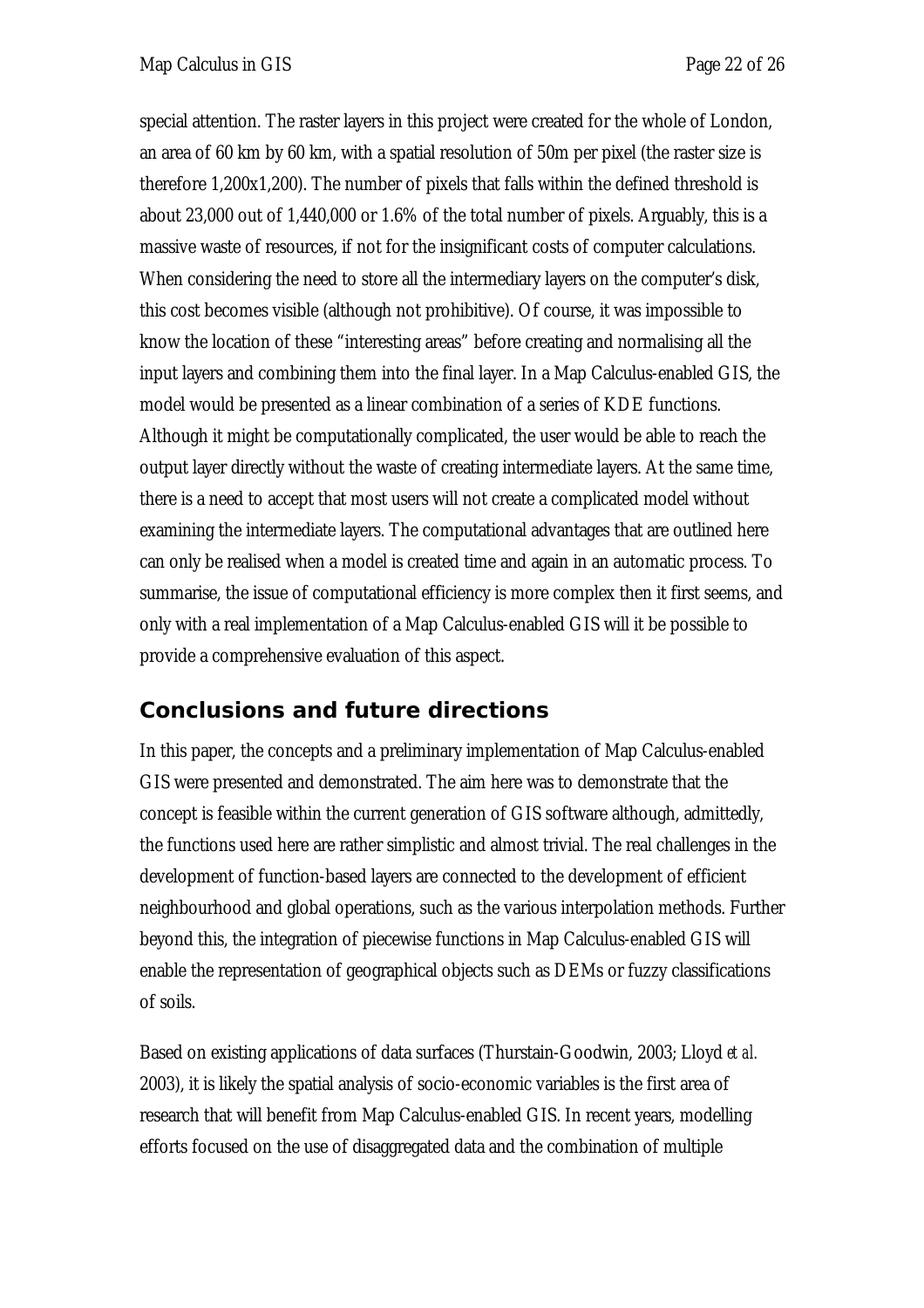interpolated layers. In such models, the ability to manipulate the function and explore the results is important to the researchers (Lloyd *et al.* 2003).

Another area that can benefit from Map Calculus-enabled GIS is environmental modelling and transport modelling, where the GIS deals with complex and continuous processes in space and time. This can be achieved by extending the concepts that were presented here and adding time as a continuous variable. Yet another application area is spatial decision support systems, where functions can be used as building blocks for models, as envisaged by Densham (1994). The relative simplicity in defining such layers can support experimentation with different models within real time interactions of users with a GIS and making such systems more interactive for end users.

To help materialise these future applications, a focused effort is required to create a fully operational Map Calculus-enabled GIS, though it is accepted that some aspects of it are challenging. However, given existing knowledge in computer science about functional languages and the emerging computing environments that may provide the needed computational capacity, it is possible to realise a "Function Analyst" within existing GIS packages in the foreseeable future. In any case, the implementation of Map Calculusenabled GIS is a challenging prospect, and can reinvigorate an interest in efficient and fitfor-purpose algorithms that can rapidly solve various spatial analysis problems.

## *Acknowledgments*

I would like to thank M. Thurstain-Goodwin for providing the motivation for this paper and his comments on the concept of function-based layers while developing it. Thanks to M. Batty, P.J. Densham, M.F. Goodchild, P.F. Fisher, R. Laurini, P.A. Longley, D. Martin, D. Unwin and two anonymous reviewers for their insights and comments. Special thanks to D. Lloyd.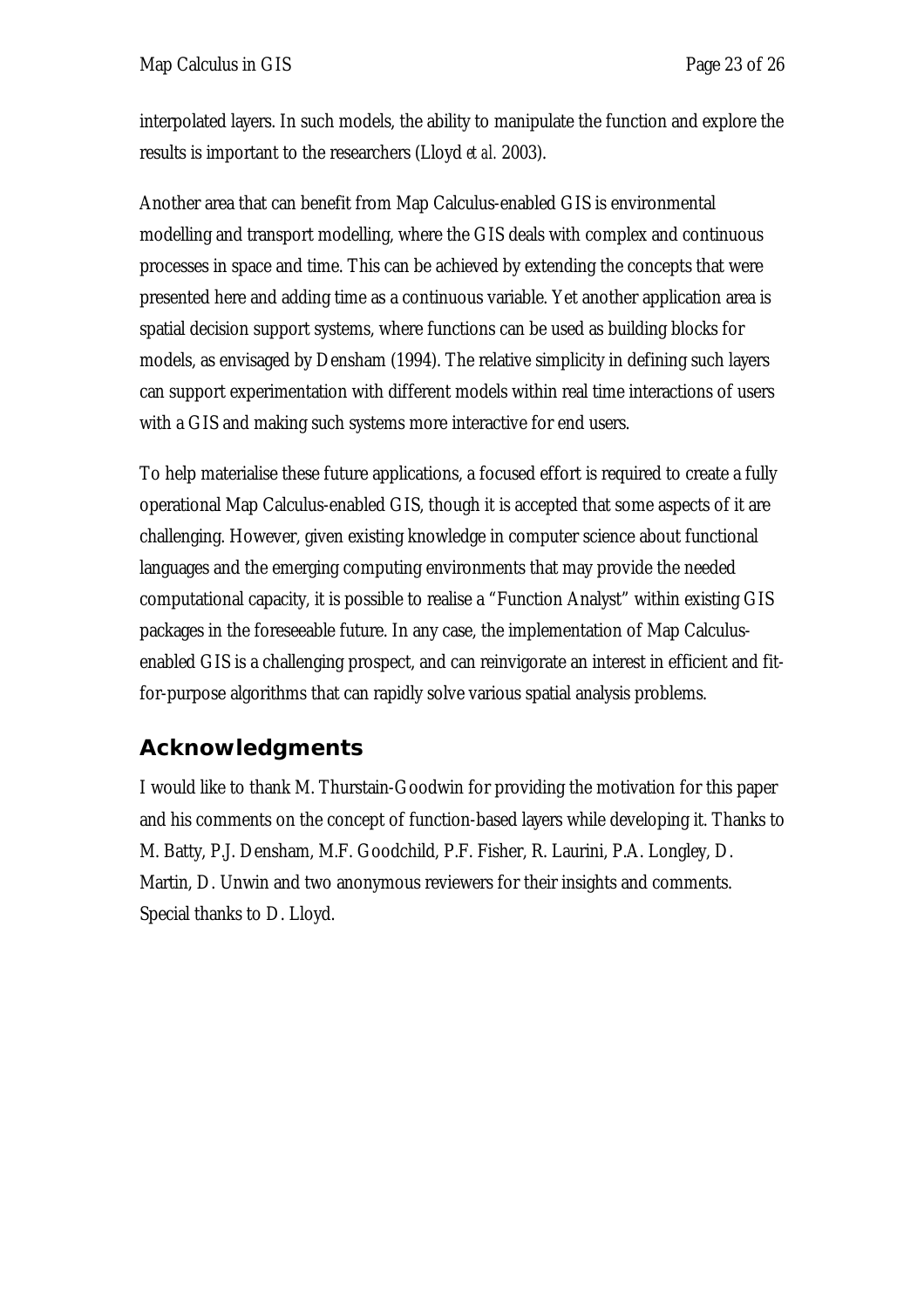### *References*

- Bell, G., and Gray, J., 2002, What's next in high-performance computing? *Communications of the ACM*, **45**(2), 91-95.
- Berry, J. K., 1993a, Cartographic Modeling: The Analytical Capabilities of GIS. In *Environmental Modeling with GIS*, edited by M. F. Goodchild, B. O. Parks and L. T. Steyaert (New York: Oxford University Press), pp. 58-74.
- Berry, J. K., 1993b, *Beyond Mapping: Concepts, Algorithms, and issues in GIS* (Fort Collins,Co: GIS World Books).
- Brown, J. S., and Duguid, P., 2000, *The Social Life of Information* (Boston: Harvard Business School Press).
- Bruns, H. T., and Egenhofer, M. J., 1997, User Interfaces for Map Algebra, *Journal of the Urban and Regional Information Systems Association* **9**(1), 44-45.
- Brunsdon, C., Fotheringham, A. S., and Charlton, M.E., 1998, Spatial Nonstationarity and Autoregressive Models, *Environment and Planning A*, **30**, 957-973.
- Burrough, P.A., 1989, Fuzzy mathematical methods for soil survey and land evaluation, *Journal of Soil Science*, **40**, 477-492.
- Cheng, T., and Molenaar, M., 1999, Objects with fuzzy spatial extent, *Photogrammetric Engineering and Remote Sensing*, **65**(7), 797-801.
- Church, A., 1941, *The Calculi of Lambda Conversion* (Princeton: Princeton University Press).
- Densham, P. J., 1994, Integrating GIS and spatial modelling: visual interactive modelling and location selection, *Geographical Systems*, **1**(3), 203-219.
- Dominus, M. J., 1999, *Perl Contains the Lambda-Calculus* (Available WWW http://perl.plover.com/lambda/ accessed 26<sup>th</sup> May 2002).
- ESRI, 2002, *What is the maximum size a grid can be?* (Available WWW http://support.esri.com/search/kbdocument.asp?dbid=14575 accessed 24<sup>th</sup> June 2002).
- Evans, I. S., 1972, General Geoemorphometry. Derivatives of altitude and descriptive statistics. In *Spatial Analysis in Geomorphology*. Edited by R. J. Chorley (London: Methuen), pp. 17-90.
- Fisher, P.F, 1997. The pixel: a snare and a delusion. *International Journal of Remote Sensing* **18**(3), 679-685.
- Foster, I. Kesselman, C. Tuecke, S., 2001, The Anatomy of the Grid: Enabling Scalable Virtual Organizations, *International Journal of Supercomputer Applications*, **15**(3), 200- 222.
- Frank, A. U., 1999, One step up the abstraction ladder: Combining algebras From functional pieces to a whole. In *Spatial Information Theory - A Theoretical Basis for GIS (International Conference COSIT'99, Stade, Germany*. Edited by C. Freksa, and D.M. Mark, Lecture Notes in Computer Science, Vol. 1661, (Berlin: Springer-Verlag) pp. 95-107.
- Goodchild, M. F., 1993, The State for GIS for Environmental Problem Solving, In *Environmental Modeling with GIS*, edited by M. F. Goodchild, B. O. Parks, and L. T. Steyaert (New York: Oxford University Press), pp. 8-15.
- Goodman, A.,1985, Surface Analysis: a Structured Bibliography, Working paper 17, Department of Geography, Monash University (Available WWW http://www.deakin.edu.au/~agoodman/publications/biblio/surfacebiblio.html accessed 1<sup>st</sup> August 2002).
- Gunter, C. A., 1992, *Semantics of Programming Languages: Structures and Techniques*  (Cambridge, MA: MIT Press).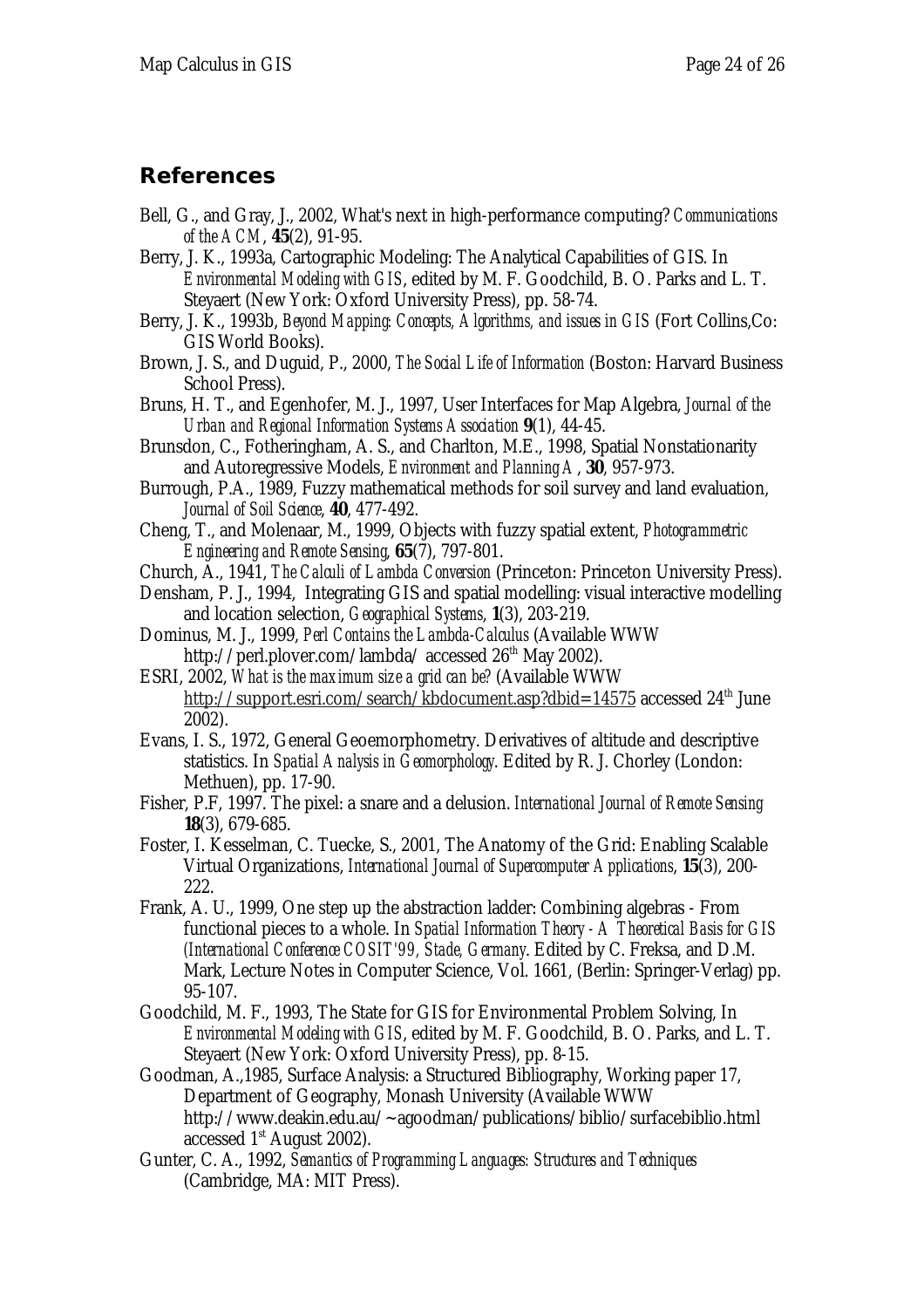- Guting, R., and Schneider, M., 1995, Realm-Based Spatial Data Types: The ROSE Algebra, *Journal on Very Large Databases (VLDB)*, **4**, 243-286.
- Hudak, P., 1989, Conception, Evolution, and Application of Functional Programming Languages, *ACM Computing Surveys* **21**(3), 359-411.
- Lancaster P, Salkauskas K., 1986, *Curve and Surface Fitting: An Introduction* (London: Academic Press).
- Lloyd, D., Haklay, M., Thurstain-Goodwin, M. and Tobon, C., 2003, Visualising spatial structure in urban data, in *Advanced Spatial Analysysis*. Edited by P.A. Longley and M. Batty (Redlands: ESRI press). pp. 267-286.
- Longley P A, Batty M. (Editors), 1996, *Spatial Analysis: Modelling in a GIS Environment* (New York: Wiley).
- Longley, P. A., Goodchild, M. F., Maguire, D. J., Rhind, D. W., 2001, Geographic Information Systems and Science (London: Wiley).
- Martin, D., 1996, *Geographic Information Systems Socioeconomic applications (2<sup>nd</sup> Ed)* (London: Routledge)
- Miller, H. J. and Wentz, E. A., 2003, Representation and Spatial Analysis in Geographic Information System, *Annals of the Association of American Geographers* (In press).
- National Science Foundation (NSF), Division of Science Resources Statistics, *Science and Engineering Indicators–2002,*Arlington, VA (NSB 02-01) (April 2002)
- Oliver, M.A. and Webster, R., 1990, *Kriging: a method of interpolation for geographical information systems*, IJGIS, **4**(3), 313-332
- Pfaltz, J.L., 1976. Surface networks, *Geographical Analysis* **8,**77-93.
- Rana, S. and Morley, J., 2002, Surface Networks, Working Paper 43, Centre for Advanced Spatial Analysis, University College London, London.
- Rosser, J. B., 1982, Highlights of the history of the lambda-calculus, in *Proceedings of the 1982 ACM symposium on LISP and functional programming*, Pittsburgh, Pennsylvania, United States, pp. 216 – 225.
- Samet, H., 1995, *Geographical Information Systems: A Technical Approach*, Lectures Notes, Computer Science Department and Centre for Automoation Research and Institute for Advanced Computer Studies, University of Maryland, College Park, Maryland.
- Stoyan, H., 1984, Early LISP history (1956 1959), in *Proceedings of the 1984 ACM Symposium on LISP and functional programming*, Austin, Texas, United States, pp. 299- 310
- Thurstain-Goodwin, M. and Unwin, D, 2000, Defining and delimiting the central areas of towns for statistical monitoring using continuous surface representations, *Transactions in GIS*, **4**(4), 305-317.
- Thurstain-Goodwin, M., 2003, Data surfaces for a new policy geography, in *Advanced Spatial Analysysis*. Edited by P.A. Longley and M. Batty (Redlands: ESRI press). pp. 145-169.
- Tobler, W. R., 1976, Spatial Interaction Patterns, *Journal of Environmental Systems*, **6**, 271- 301.
- Tomlin, D., 1990, *Geographic Information Systems and Cartographic Modelling* (Englewood Cliffs: Prentice Hall).
- Unwin, D., 1981, *Introductory Spatial Analysis* (London: Methuen).
- Van Deursen W.P.A., 1995, *Geographical Information Systems and Dynamic Models*. Ph.D. thesis, Utrecht University, NGS Publication 190, 198 pp. Electronically available WWW www.carthago.nl
- Wall, L., 1999, Uncultured Perl, Linux Magazine, October 1999 (Available WWW) http://www.linux-mag.com/1999-10/toc.html accessed 26<sup>th</sup> May 2002).